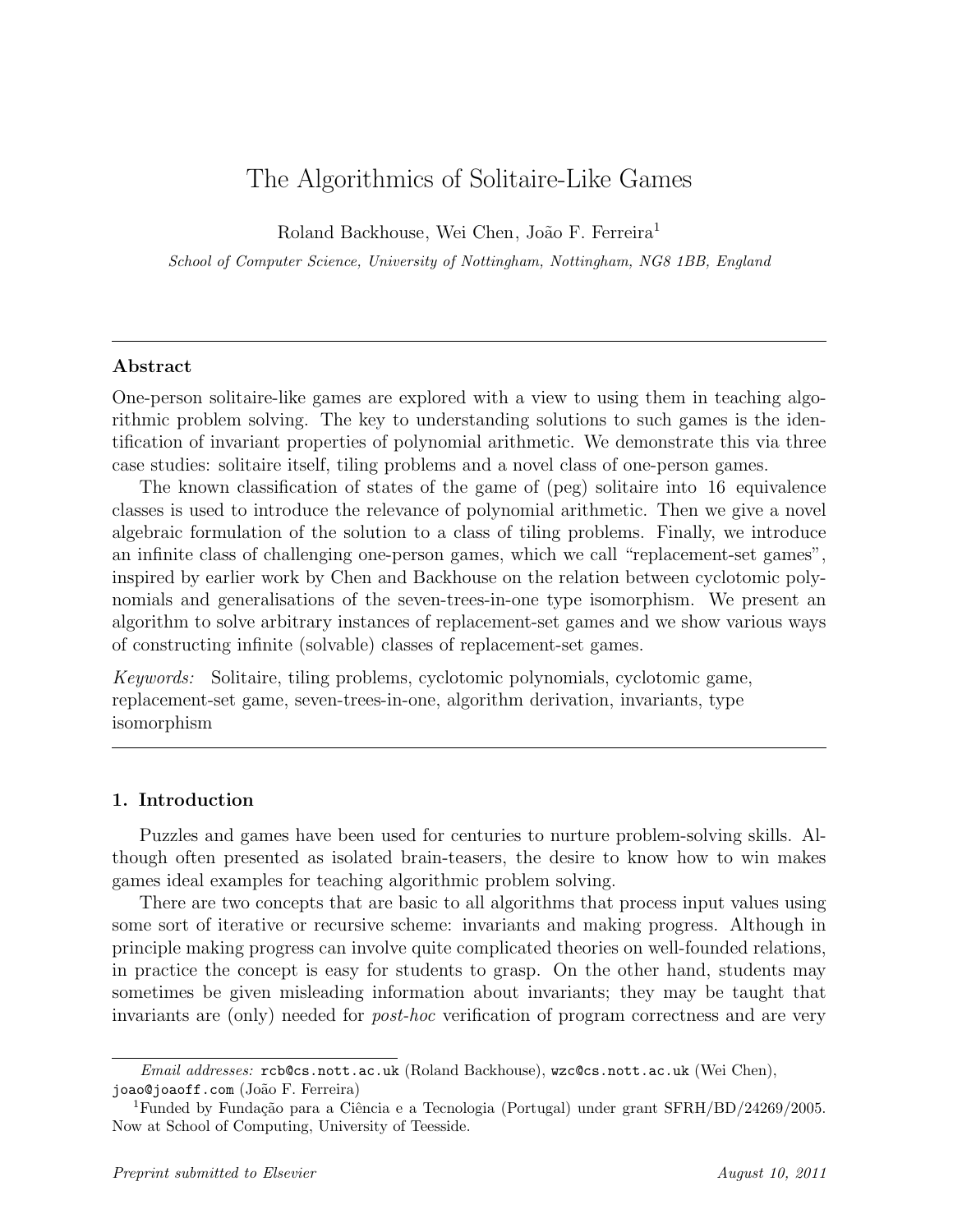difficult to formulate. In reality, a good understanding of invariants is crucial to successful algorithm design.

In this paper, we study three types of one-person game with a view to using them as an aid to teaching algorithmic problem solving. We set the scene with two well-known examples: (peg) solitaire and a collection of tiling problems. The third type of game we study is novel. It is a class of (one-person) games played on a one-dimensional tape where the objective is to move a checker a certain distance along the tape according to a couple of replacement rules. We develop an algorithm to solve such "replacement-set" games in general and we show how to construct an infinite collection of (solvable) replacementset games. The common theme in all three types of game is invariants of polynomial arithmetic.

We begin the paper in section 2 with a brief summary of well-known properties of the game of solitaire. These properties are derived using the algebra of polynomials in a suitably chosen semiring; it is this algebra that is the basis for the novel applications that we discuss in later sections.

Section 3 is about a class of tiling problems. In section 3.1, we show how Golomb's [1] use of colours to solve one such problem is formulated algebraically. Our solution is simpler than the algebraic formulation proposed by Mackinnon [2]. The solution to the class of tiling problems is discussed in section 3.2.

The so-called "nuclear pennies" game [3] is an example of a game which, until now, has been of isolated interest. The game is based on the theorem attributed to Lawvere that "seven trees are one". That is, if T is the type of binary trees, the type  $T^7$  (the cartesian product of  $T$  with itself  $7$  times) is isomorphic to  $T$ . The game involves moving a checker 6 squares to the right on a one-dimensional tape (from square 1 to square 7 ) following rules that reflect the recursive definition of unlabelled binary trees. In section 4, we formulate an infinite collection of games, each with different rules, where the goal is to move a checker a certain number of squares from its starting position on a one-dimensional tape. So far as we are aware, these games and their solution are original to this paper. The games were derived from our study of the problem: given a number  $n$ , invent an interesting type T such that  $T^n$  is isomorphic to T [4]. In [4], we showed that all such types are based on products of cyclotomic polynomials. The general class of "replacementset" games is formulated in section 4.2 and an algorithm to solve them is formulated in section 4.3. Methods to construct an infinite collection of solvable replacement-set games are given in section 4.4. These methods are based on the theory of products of cyclotomic polynomials some of which is new to this paper. (Properties of individual cyclotomic polynomials are well-known but properties of products of cyclotomic polynomials of the sort we are interested in do not appear to have been studied elsewhere.) The conclusion (section 5) remarks on some open problems.

## 2. Solitaire

Solitaire is a well-known game. The game begins with a number of pegs stuck in holes in a board. The holes are arranged in a grid; the shape of the grid (which varies from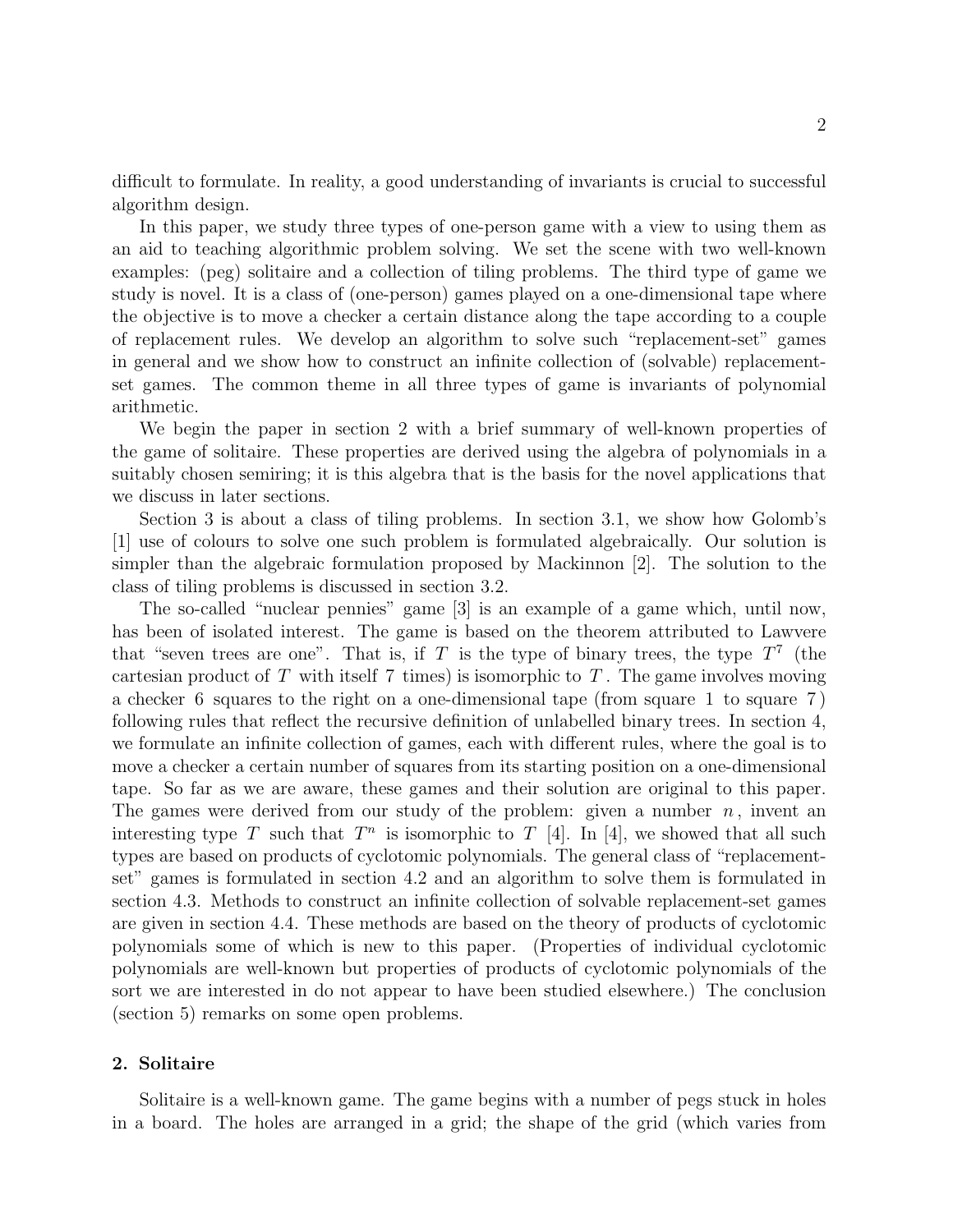country to country) is not relevant to our discussion. A move, shown diagrammatically in fig. 1, replaces two pegs by one and the game is to remove all pegs bar one, leaving the peg in a designated position. In this section, we show how invariants of polynomial arithmetic are used in the analysis of moves.



Figure 1: Move from left to right. Similar moves are allowed from right to left, from top to bottom, and from bottom to top.

## 2.1. Equivalent States

De Bruijn [5] shows that states in the game of solitaire can be divided into 16 equivalence classes in such a way that all moves are between equivalent states. (So the equivalence class of the state is an invariant of each move.) Here is a brief reformulation of De Bruijn's  $argument^2$ .

Suppose we assign non-negative integer coordinates  $(i, j)$  to each hole in the board. Suppose  $R = (A, 0, 1, +, \cdot)$  is a semiring<sup>3</sup> and suppose p is an element of A. Assign to a peg at position  $(i, j)$  the *weight*  $p^{i+j}$ . The *total weight* of a state in the game is the sum of the weights of all the pegs on the board in that state. There are four types of move in the game — vertically up and down, and horizontally left and right. A vertical-up move replaces pegs with weights  $p^{i+j+0}$  and  $p^{i+j+1}$  by a peg with weight  $p^{i+j+2}$ . So, if p has the property that  $p^0+p^1=p^2$ , the total weight is invariant. Similarly, a horizontal-left move replaces pegs with weights  $p^{i+2+j}$  and  $p^{i+1+j}$  by a peg with weight  $p^{i+0+j}$ . So, if  $p^2+p^1=p^0$ , the total weight remains invariant. A similar analysis applies to the two other types of moves: if  $p^2+p^1=p^0$ , the total weight is invariant under vertical-down moves and, if  $p^0+p^1=p^2$ , the total weight is invariant under horizontal-right moves.

The carrier set of the field<sup>4</sup>  $GF(4)$  has exactly 4 elements which can be named 0, 1, p and  $p^2$ . (See fig. 2 for the addition and multiplication tables of  $GF(4)$ .) Moreover, these elements have the property that  $1+1=0$ ,  $1+p=p^2$  and (hence)  $p^2+p=1$ . Thus, if  $GF(4)$  is used to compute the weights of states, the weight is invariant under all moves. This divides the states into four equivalence classes, and the initial and final states in the game must be in the same equivalence class.

<sup>&</sup>lt;sup>2</sup>Berlekamp et al  $[6, pp. 708–710]$  attribute the theorem to M. Reiss  $[7]$  but the argument is different. De Bruijn's argument is more relevant to later sections of this paper. We have not read Reiss's paper but assume that Berlekamp et al copy his presentation.

<sup>&</sup>lt;sup>3</sup>That is, addition in R is associative and commutative and has unit  $\bf{0}$ , product is associative and has unit 1 and zero 0 , and product distributes over addition.

<sup>&</sup>lt;sup>4</sup>The fact that  $GF(4)$  is a field and not just a semiring is not relevant to the argument.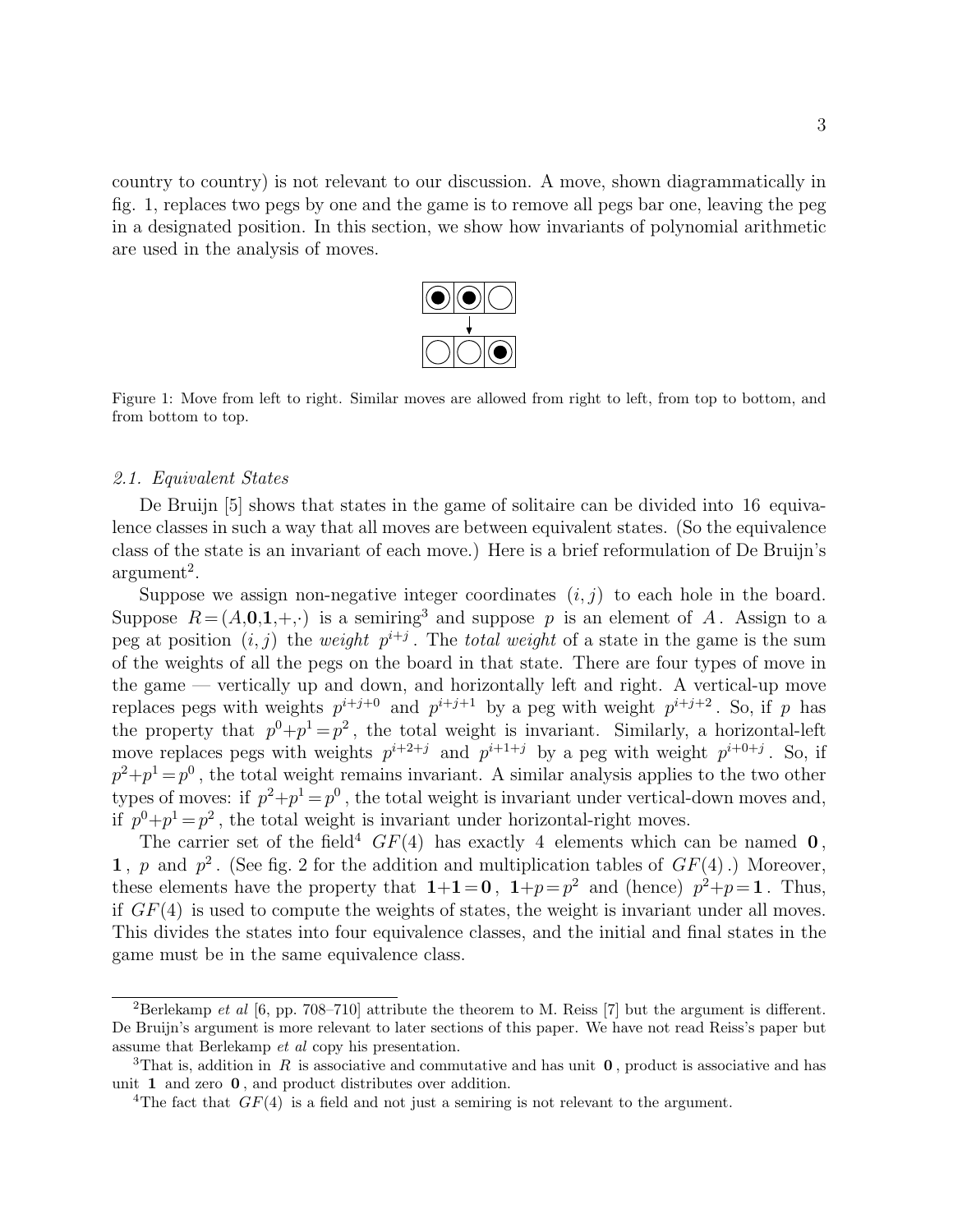|   |          |                   |        |  |          |                     | р                        |       |
|---|----------|-------------------|--------|--|----------|---------------------|--------------------------|-------|
|   |          |                   |        |  |          |                     |                          |       |
| 1 |          |                   | c<br>п |  |          |                     | $\boldsymbol{v}$         | $p^2$ |
| р | р        | $\Omega$<br>$p^2$ | U      |  | р        | $\boldsymbol{\eta}$ | $\Omega$<br>$p^{\omega}$ |       |
| റ | $\Omega$ | п                 |        |  | $\Omega$ | $\Omega$<br>n       |                          |       |

Figure 2: Addition and Multiplication Tables for  $GF(4)$ 

To complete the argument, a symmetrical weighting is used: assign to a peg at position  $(i, j)$  the weight  $p^{i-j}$ . The total weight is again the sum of the weights of all the pegs on the board in that state. (We call it a "symmetrical" weighting because it is equivalent to turning the board through 90◦ .) The same analysis applies, classifying each state into one of 4 equivalence classes.

Combining the two<sup>5</sup>, the states are divided into  $4\times4$  equivalence classes in such a way that the equivalence class is invariant under moves. The game can be solved only if the initial and final states are in the same equivalence class.

#### 2.2. The Solitaire Army

De Bruijn's weighting of a state in a game does not provide a sufficient condition for when it is possible to move from a given initial state to a given final state. Berlekamp *et*  $al \, [6, \text{chap. } 23]$  discuss in detail a number of problems, when they can be solved and when they cannot be solved. A tool in their analysis is the notion of a *pagoda function*, which computing scientists would recognise as being similar to a measure of progress. Specifically, a pagoda function is any real-valued function pag on peg-positions that has the property that if a move replaces pegs at positions r and s by a peg at position t then

## $paq.t \leq paq.s + paq.r$

A much-celebrated problem —discussed in several other books and Internet pages— which Berlekamp *et al* [6, chap. 23] solve using a pagoda function is the "solitaire army" problem. This is how they describe the problem.

A number of Solitaire men stand initially on one side of a straight line beyond which is an infinite empty desert. How many men do we need to send a scout just  $0, 1, 2, 3, 4$  or  $5$  paces out into the desert?

 $5$ As pointed out to us by Diethard Michaelis, the combination of weights is an element of the semiring  $GF(4)\times GF(4)$  where addition and product are defined componentwise. Note that  $GF(4)\times GF(4)$  is not a field because it has divisors of zero.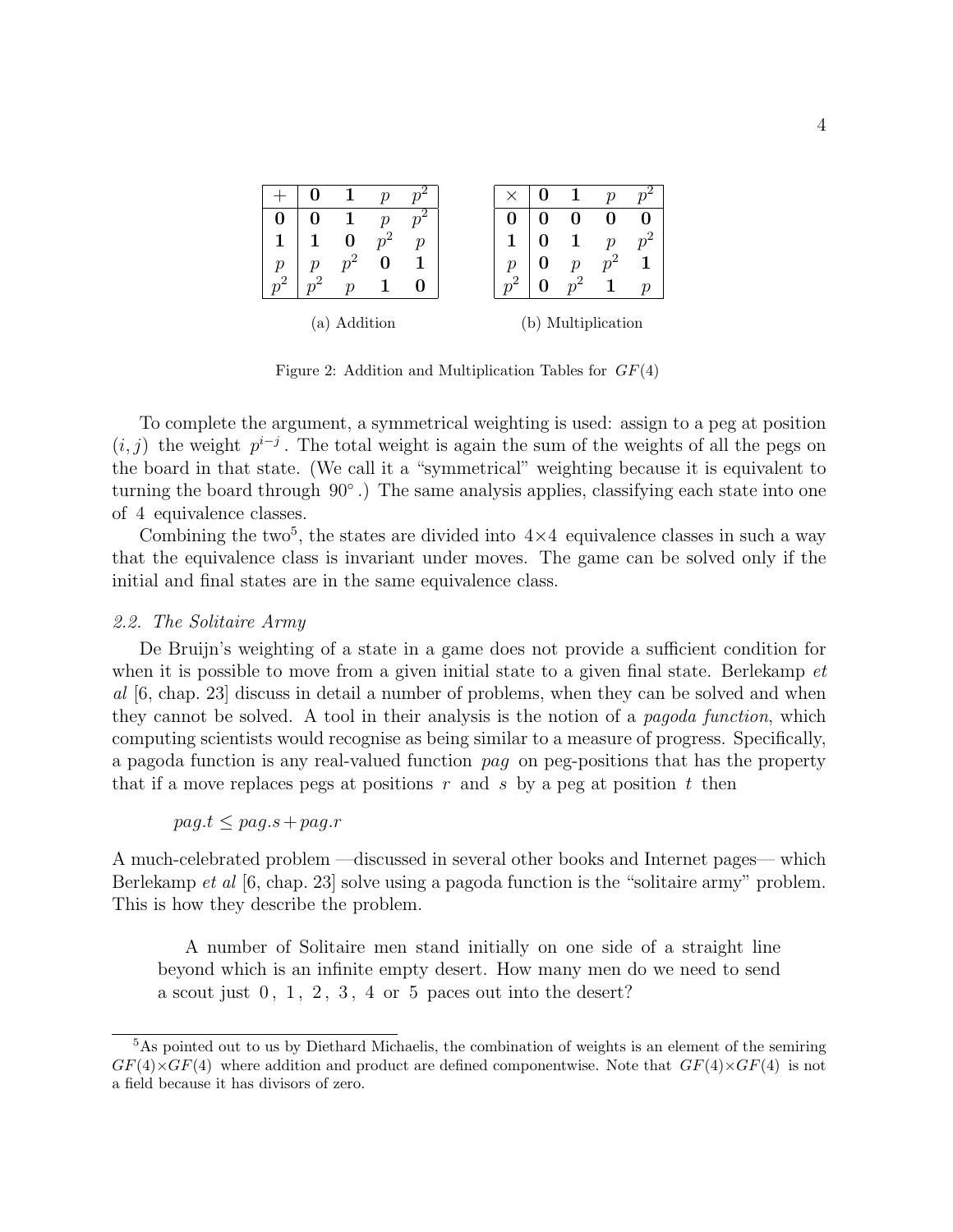The surprising fact is that for 5 paces (or more) there is no solution! The proof [6, chap. 23] uses a weighting function similar to the one used by De Bruijn<sup>6</sup>. Suppose peg positions are assigned cartesian coordinates so that the goal position is given the coordinates  $(0, 0)$ and the initial positions of the Solitaire men have coordinates  $(i, j)$  where i is an arbitrary integer and  $j \geq n$ , for some given number n. Suppose we assign to a peg at position  $(i, j)$ the weight  $\sigma^{|i|+|j|}$ , where  $\sigma$  is yet to be chosen. Note that  $|i|+|j|$  is the Manhattan distance of  $(i, j)$  from  $(0, 0)$ . The weight of any state in the game is the sum of the weights of all the pegs on the board in that state. It is easy to calculate that, if all positions  $(i, j)$  satisfying  $j \geq n$  are filled by pegs, and  $0 \leq \sigma < 1$ , the weight of the state is  $\sigma^{n} \times (1+\sigma) \times (1-\sigma)^{-2}$ . (Note that this requires an infinite number of pegs.)

Now  $\sigma$  is chosen so that the weighting of pegs is a pagoda function. Specifically, choose  $\sigma = \frac{1}{2}$  $rac{1}{2}$  ( √  $\overline{5}-1$ ). This choice guarantees that  $\sigma^0 = \sigma^1 + \sigma^2$  and  $\sigma^2 < \sigma^1 + \sigma^0$ . Thus the weight of a peg that moves towards  $(0, 0)$  remains constant and the weight of a peg that moves away from  $(0, 0)$  decreases. (Of course, the weight of a peg that moves but remains at the same distance from  $(0, 0)$  does not change.) Then, for the 5-pace problem, the goal is to reach a state with weight at least  $\sigma^{0+0}$  (i.e. 1) but this is impossible because the weighting is a pagoda function —its value is never increased by a move— and any initial state with a finite number of pegs has total weight strictly less than  $\sigma^5 \times (1+\sigma) \times (1-\sigma)^{-2}$ , which simplifies to 1.

Edsger W. Dijsktra [8] discusses a similar problem (and gives a similar solution).

### 3. Tiling Problems

Tiling problems involve covering a board without overlapping with a given collection of tiles. Traditionally their solution involves (seemingly ad hoc) colouring arguments. This section is essentially about how to formulate the colouring arguments algebraically.

#### 3.1. The Chessboard Problem

Consider the problem of tiling a chessboard with twenty-one  $3\times1$  rectangles and one  $1\times1$  square. Index each square of the chessboard by a pair of natural numbers  $(i, j)$  in the obvious way. For concreteness, we assume that the bottom-left corner is given the label  $(0, 0)$ .

Suppose a chessboard is partially tiled by  $3\times1$  rectangles. As in De Bruijn's analysis of solitaire, give to the square  $(i, j)$  two "weights": the *forward* weight is  $p^{i-j}$  and the backward weight is  $p^{i+j}$ , where p is a generator of the field  $GF(4)$ . Two weights are assigned to the chessboard as follows: the forward weight of the chessboard is the sum (in  $GF(4)$  of the forward weights of all the individual squares that are tiled, and the backward

 ${}^{6}$ At the time of writing, the Wikipedia entry entitled "Conway's Soldiers" attributes the problem and its solution to John Horton Conway (one of the authors of [6]) in 1961, which pre-dates De Bruijn's publication; however, neither Wikipedia nor Berlekamp et al [6] cite any publication by Conway on this topic.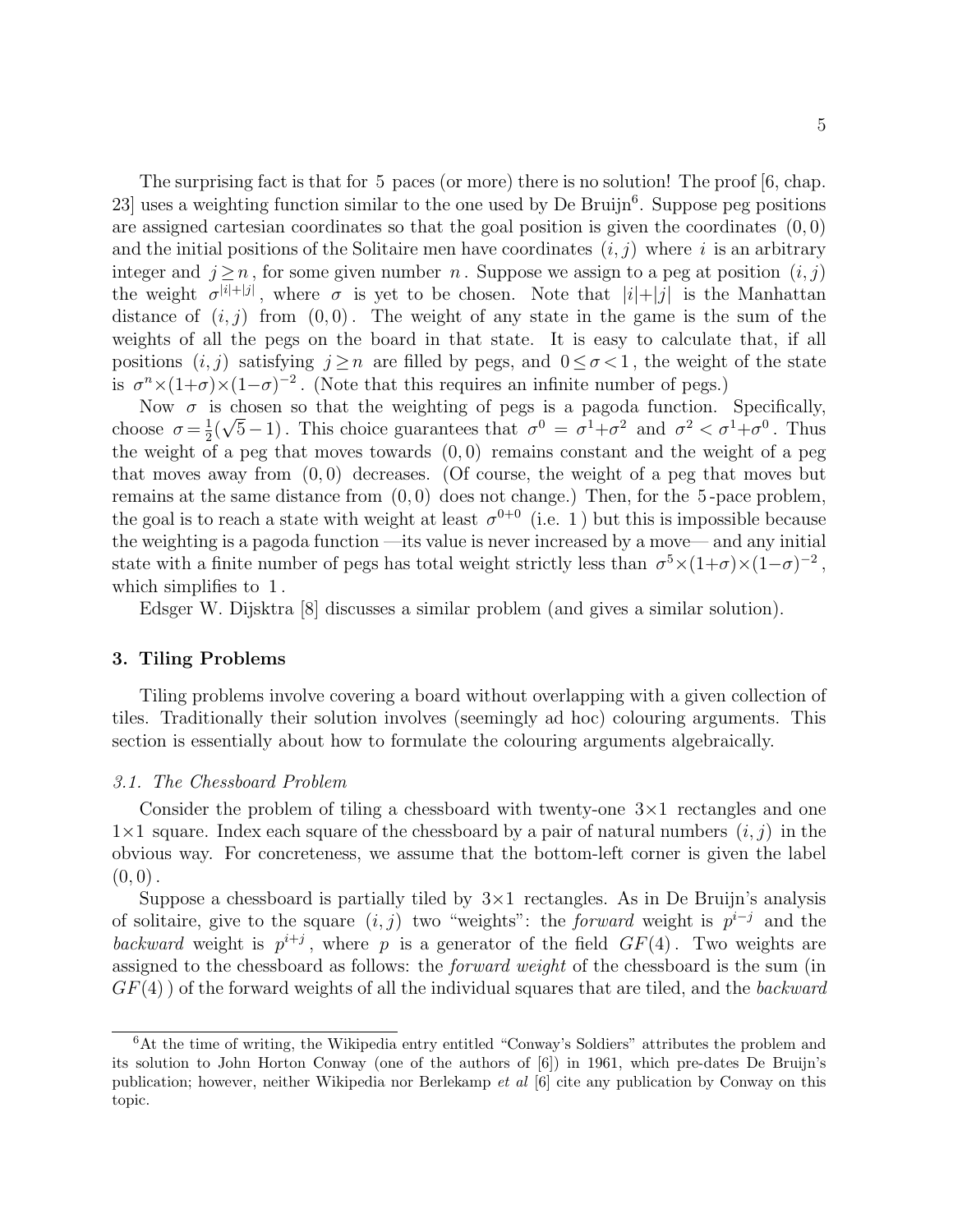weight of the chessboard is the sum of the backward weights of all the individual squares that are tiled.

Recall (fig. 2) that the elements of  $GF(4)$  are **0**, **1**, *p* and  $p^2$  and that  $1+1=0$ and  $1+p=p^2$ . It follows that

(1) 
$$
0 = 1 + p + p^2.
$$

In particular,  $p^3 = 1$ , the forward weight of square  $(i, j)$  is  $p^{(i-j) \mod 3}$  and its backward weight is  $p^{(i+j) \mod 3}$ . Thus the weights are identical on forward and backward diagonals of the board, respectively. (This is the explanation for our choice of nomenclature.)

It is easily checked that when a  $3\times1$  tile is placed on a chessboard, both the forward and backward weights of the chessboard do not change; they are invariants of the tiling process. (For example, if a  $3\times1$  tile is placed horizontally on the board with leftmost square at position  $(i, j)$ , the weight  $p^{i+j} \times (1+p+p^2)$  is added to the weight of the board. Because  $1+p+p^2$  equals 0, adding or subtracting this weight has no effect on the total weight.) This is the basis for the choice of  $GF(4)$  in weighing squares: it is the simplest possible semiring that satisfies (1) in a non-trivial way.

The forward and backward weights of a completely tiled chessboard are 1 and  $p$ , respectively. In order to tile the chessboard completely with twenty-one  $3\times1$  rectangles and one  $1\times1$  square, the  $1\times1$  square must therefore be placed on a square with forward weight 1 and backward weight p. The former are the squares  $(i, j)$  with  $(i-j \equiv 0)$  mod 3 and the latter are the squares  $(i, j)$  with  $(i+j \equiv 1) \mod 3$ . Combined with the requirement that i and  $j$  are natural numbers each of which is at most 7, there are just 4 solutions to this pair of equations, namely  $(i, j) = (2, 2)$ ,  $(i, j) = (5, 5)$ ,  $(i, j) = (2, 5)$ , and  $(i, j) = (5, 2)$ .

The above argument is a simpler presentation of an "algebraic" proof given by Mackinnon [2]. (Our formulation is simpler because Mackinnon takes for  $p$  a complex solution of equation  $(1)$  — the field of complex numbers is, of course, much more complicated than  $GF(4)$ .) If colours —say red, white and blue— are assigned to the non-zero elements of  $GF(4)$ , the argument is essentially the same as Golomb's [1] "colouring" proof. Specifically, Golomb's proof has two components, the colouring of the squares and rotational symmetry of the board. The colouring of the squares is just the assignment of three different values to the squares; this is chosen so that the net "count" of colours on the board —whereby three differently coloured squares "count" as zero— is one. The rotational symmetry is expressed algebraically by the two weights given to squares of the board. The colouring and algebraic proofs are thus in essence identical.

#### 3.2. The Generalisation

In order to demonstrate the effectiveness of the algebraic formulation, let us consider a generalisation. Suppose we have an  $m \times m$  board, an unlimited supply of n-ominoes and one 1-omino. (An *n*-omino is an  $n \times 1$  board, i.e. a strip of *n* squares each of which is the same size as a square of the given  $m \times m$  board.) In order to eliminate the trivial case, we assume that  $1 \leq m$ . We prove that it is possible to cover the  $m \times m$  board with the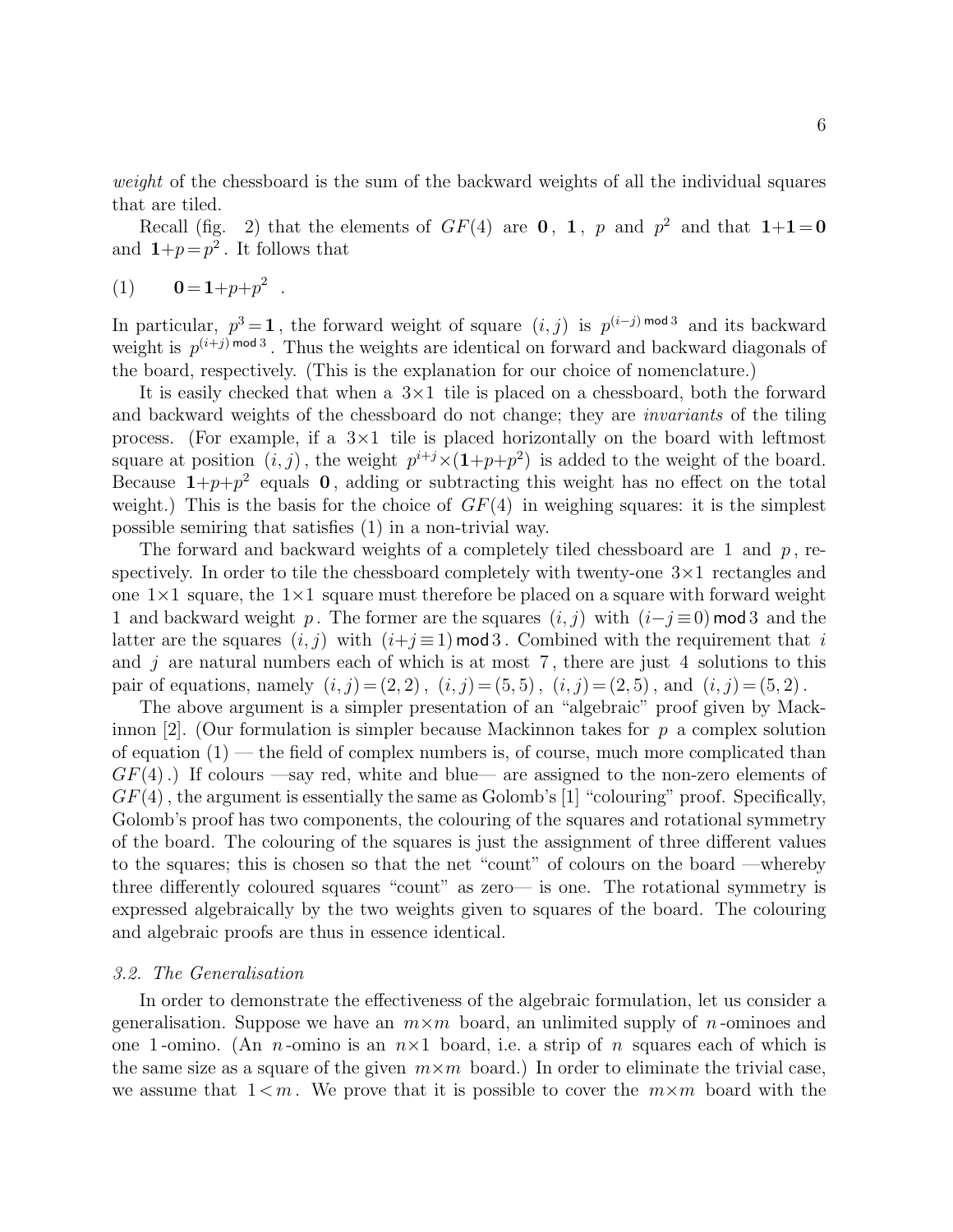supplied n-ominoes and one 1-omino, without overlapping, precisely when<sup>7</sup>

$$
(2) \t 1 \leq n < m \wedge (n \setminus (m-1) \vee n \setminus (m+1)) .
$$

An obvious necessary condition is

$$
1 \leq n < m \land n \setminus (m^2 - 1) \quad .
$$

This, however, is not equivalent. For example, it is satisfied by  $m = 11$  and  $n = 8$  but it is not the case that  $8\(11-1)\vee8\(11+1)$ .

#### 3.2.1. Invariant. Arbitrary Semiring

First, we show that (2) is necessary. Consider any semiring  $R = (A, 0, 1, +, \cdot)$  with an element  $x \in A$  that has the property that<sup>8</sup>

$$
(3) \qquad \left\langle \Sigma i : 0 \leq i < n : x^i \right\rangle =_R \mathbf{0} .
$$

(We give examples of such semirings later. The subscript on the equality symbol is necessary later to avoid the confusion that can be caused by overloading.) Now let us assign to each square  $(i, j)$  the *weight*  $x^{i+j}$  if it is covered and the weight **0** if it is not covered. The weight of a (partially) tiled board is defined to be the sum of the weights of the tiled squares.

On account of  $(3)$  above, the placement of an n-omino on the board does not change the weight of the board. Since there is exactly one 1 -omino on a completely covered board, a necessary condition is that

.

$$
\left\langle \exists k \; \cdots \; \left\langle \Sigma i, j : 0 \le i < m \land 0 \le j < m : x^{i+j} \right\rangle \; =_R x^k \right\rangle
$$

Equivalently (calculation left to the reader),

(4) 
$$
\left\langle \exists k :: \left\langle \Sigma i : 0 \leq i < m : x^i \right\rangle^2 =_R x^k \right\rangle
$$
.

We show that (4) implies  $n\{(m-1)\vee n\}(m+1)$ . Our calculations exploit the following immediate consequences of (3):

(5) 
$$
\langle \forall j : x^j =_R x^{j \mod n} \rangle
$$
,

and, hence,

(6) 
$$
\langle \forall j :: \langle \Sigma i : 0 \le i < j : x^i \rangle =_R \langle \Sigma i : 0 \le i < j \text{ mod } n : x^i \rangle \rangle
$$
.

 $7 \text{The }$  " $\setminus$  " symbol denotes the divides relation on integers (more precisely, the converse of the "is-amultiple-of" relation). Although the notation  $m|n$  is traditional, we prefer to use an asymmetric symbol such as the backward slash to denote an asymmetric relation. As the authors of [9, p. 102] point out, vertical bars are overused and  $m\backslash n$  gives an impression that m is the denominator of an implied ratio.

<sup>&</sup>lt;sup>8</sup>We use a systematic notation for quantified expressions which has the form  $\langle \bigoplus bv: range: term \rangle$ . There are five components to the notation, which we explain in turn. The first component is the quantifier, in this case  $\bigoplus$ . The second component is the dummy bv. The third component is the range of the dummy, a boolean-valued expression that determines a set of values of the dummy. The fourth component is the term. The final component of the notation is the angle brackets; they serve to delimit the scope of the dummy. For more details, see [10, chapter 11] and [11, chapter 8].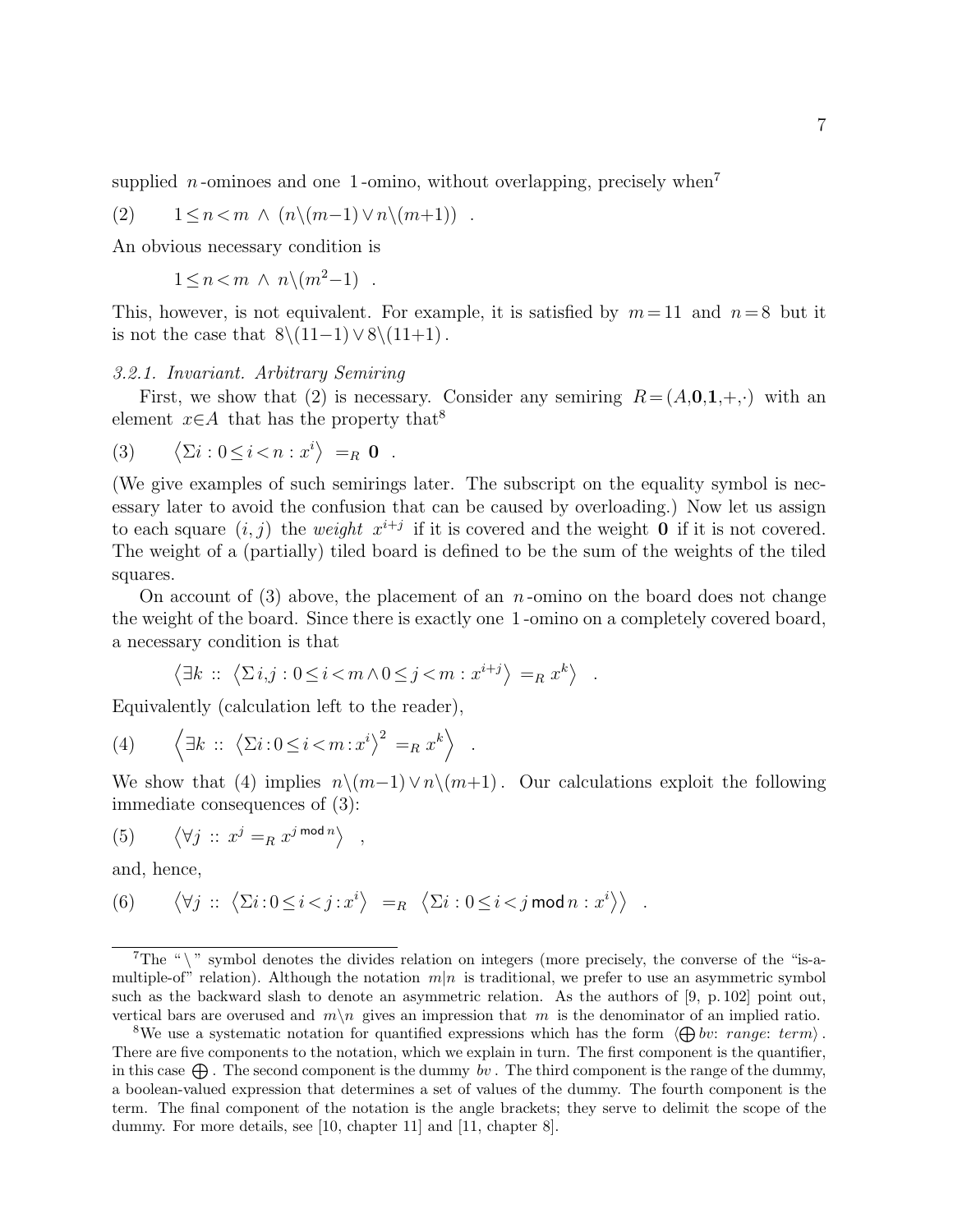3.2.2. Invariant. Polynomials over GF(2)

To complete our argument, we fix the semiring  $R$  to be

$$
GF(2)[x] / \langle \Sigma i : 0 \le i < n : x^i \rangle
$$

That is, R is the set of polynomials in the indeterminate x with coefficients in  $GF(2)$ (which is conventionally denoted by  $GF(2)[x]$ ) modulo the polynomial  $\langle \Sigma i: 0 \le i < n : x^i \rangle$ . Thus, in  $R$  we have the property  $(3)$ .

This choice of R is motivated by our goal. Note first the squaring in (4);  $GF(2)$  is the simplest example of a semiring in which squaring distributes through addition. This property is easily seen to be inherited by  $GF(2)[x]$ . That is, for all j,

(7) 
$$
\langle \Sigma i : 0 \le i < j : x^i \rangle^2 =_{GF(2)[x]} \langle \Sigma i : 0 \le i < j : x^{2i} \rangle
$$
.

Hence, the equality also holds in R. Also, the semiring R has  $2^{n-1}$  distinct elements since each element in R has two representations as a polynomial in  $GF(2)[x]$  with degree less than  $n$ , and there are  $2^n$  such polynomials. (For example, **0** is represented by the two polynomials  $\langle \Sigma i : 0 \le i < n : 0 \times x^i \rangle$  and  $\langle \Sigma i : 0 \le i < n : 1 \times x^i \rangle$ .) In particular (cf (4))

$$
x^{k} =_{R} \langle \Sigma i : 0 \leq i < n \land i \neq k : x^{i} \rangle
$$

Consequently, if the function  $\#$  of type  $GF(2)[x] \to \mathbb{N}$  counts the number of non-zero coefficients in a given polynomial, then for all k and all P in  $GF(2)|x|$  with degree less than  $n$ ,

.

(8) 
$$
(P =_R x^k) \Rightarrow (\#P = 1) \vee (\#P = n-1)
$$
.

(It is at this point that the subscript  $R$  on the equality sign becomes essential; the left and right side of the equation denote  $P$  and  $x^k$ , respectively, after injection into the semiring  $GF(2)[x]$  modulo the polynomial  $\langle \Sigma i : 0 \leq i < n : x^i \rangle$ .)

We now have:

$$
= \begin{cases} (4) \\ \{6\} \text{ and } (7) \\ \langle \exists k :: \langle \Sigma i : 0 \le i < m \bmod n : x^{2i} \rangle =_R x^k \rangle \end{cases}.
$$

In order to apply (8), we conduct a case analysis on  $m \mod n$  and on  $n$ . There are three cases to consider:

$$
(a) \t 2(m \mod n) < n .
$$

This is the easiest case. The degree of  $\langle \Sigma i : 0 \le i < m \mod n : x^{2i} \rangle$  is less than n so, applying (8), we have:

$$
(4) \Rightarrow (m \mod n = 1) \vee (m \mod n = n-1) .
$$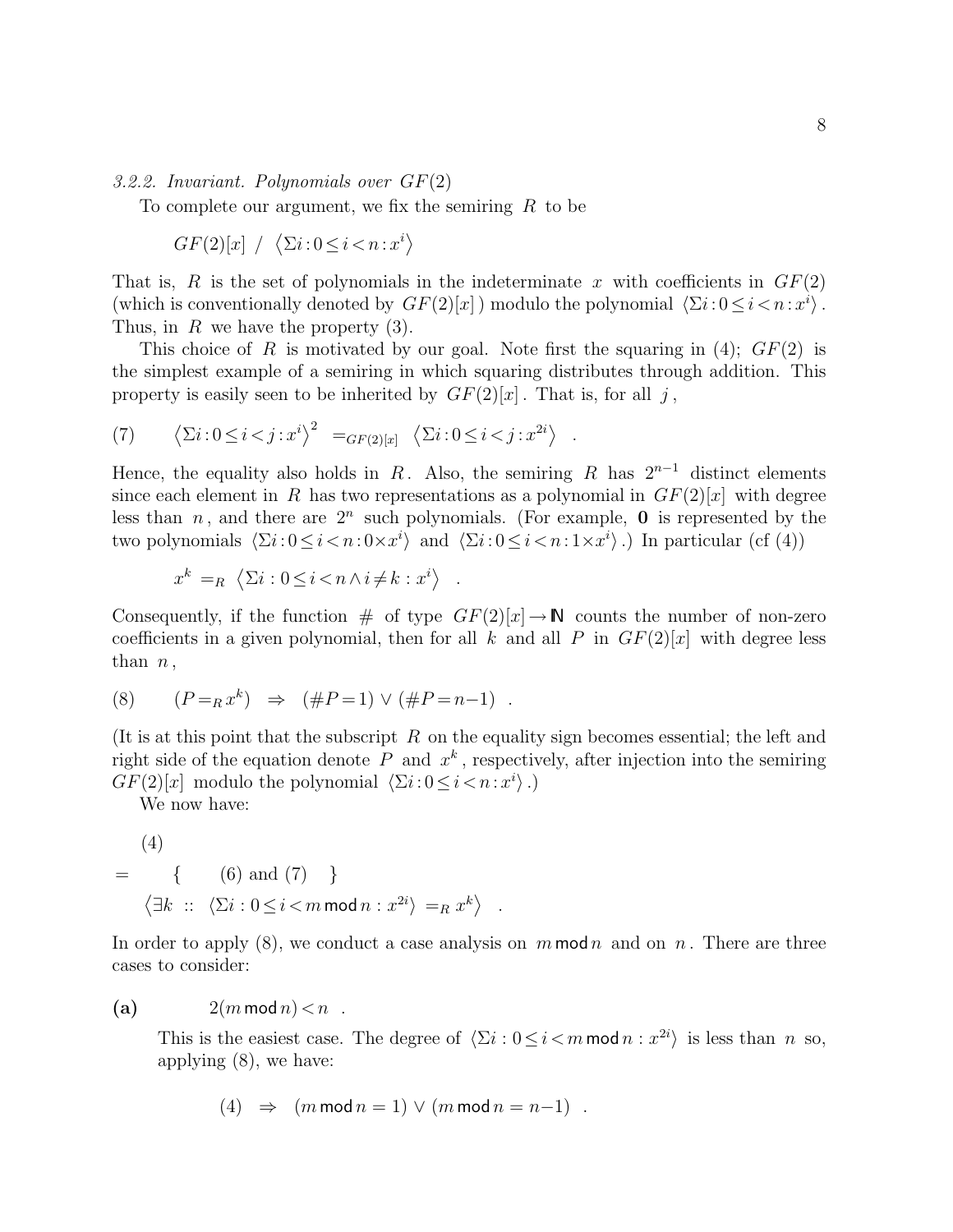(b)  $2(m \mod n) \ge n \land \text{even}.n$ .

Suppose  $n = 2q$ . The goal is to reduce  $\langle \Sigma i : 0 \le i < m \bmod n : x^{2i} \rangle$  to a polynomial with degree less than  $n$ . This is done in the following calculation. (Equalities are in R, i.e. in  $GF(2)[x] / \langle \Sigma i : 0 \leq i < n : x^i \rangle$ .

$$
\langle \Sigma i : 0 \le i < m \mod n : x^{2i} \rangle
$$
\n
$$
=_{R} \{ \text{ assumption, } 2(m \mod n) \ge n \}
$$
\n
$$
\langle \Sigma i : 0 \le i < q : x^{2i} \rangle + \langle \Sigma i : q \le i < m \mod n : x^{2i} \rangle
$$
\n
$$
=_{R} \{ (5), n = 2q \}
$$
\n
$$
\langle \Sigma i : 0 \le i < q : x^{2i} \rangle + \langle \Sigma i : q \le i < m \mod n : x^{2(i-q)} \rangle
$$
\n
$$
=_{R} \{ \text{quantifier calculus, } \langle \forall a : a \in GF(2) : a+a=0 \rangle, \text{ } m \mod n < n = 2q \} \}
$$
\n
$$
\langle \Sigma i : m \mod n - q \le i < q : x^{2i} \rangle .
$$

The last line above is a polynomial in  $GF(2)$  with degree less than n. Hence, applying (8) to it, we have:

$$
(4) \Rightarrow (2q - m \mod n = 1) \vee (2q - m \mod n = n - 1) .
$$

Simplifying, using  $n=2q$  (and symmetry of disjunction),

$$
(4) \Rightarrow (m \mod n = 1) \lor (m \mod n = n - 1) .
$$

(c)  $2(m \mod n) \ge n \land \text{odd}.n$ .

Suppose  $n = 2q - 1$ . Then, by a similar calculation, we have:

$$
\langle \Sigma i : 0 \le i < m \mod n : x^{2i} \rangle
$$
\n
$$
=_{R} \{ \text{ assumption, } 2(m \mod n) \ge n ,
$$
\n
$$
(5), n = 2q - 1 \}
$$
\n
$$
\langle \Sigma i : 0 \le i < q : x^{2i} \rangle + \langle \Sigma i : q \le i < m \mod n : x^{2(i-q)+1} \rangle
$$
\n
$$
=_{R} \{ \text{quantifier calculus } \} \}
$$
\n
$$
\langle \Sigma i : 0 \le i < m \mod n : x^{i} \rangle .
$$

The last line above is a polynomial in  $GF(2)$  with degree less than n. Hence, applying (8) to it, we again get:

$$
(4) \Rightarrow (m \mod n = 1) \vee (m \mod n = n-1) .
$$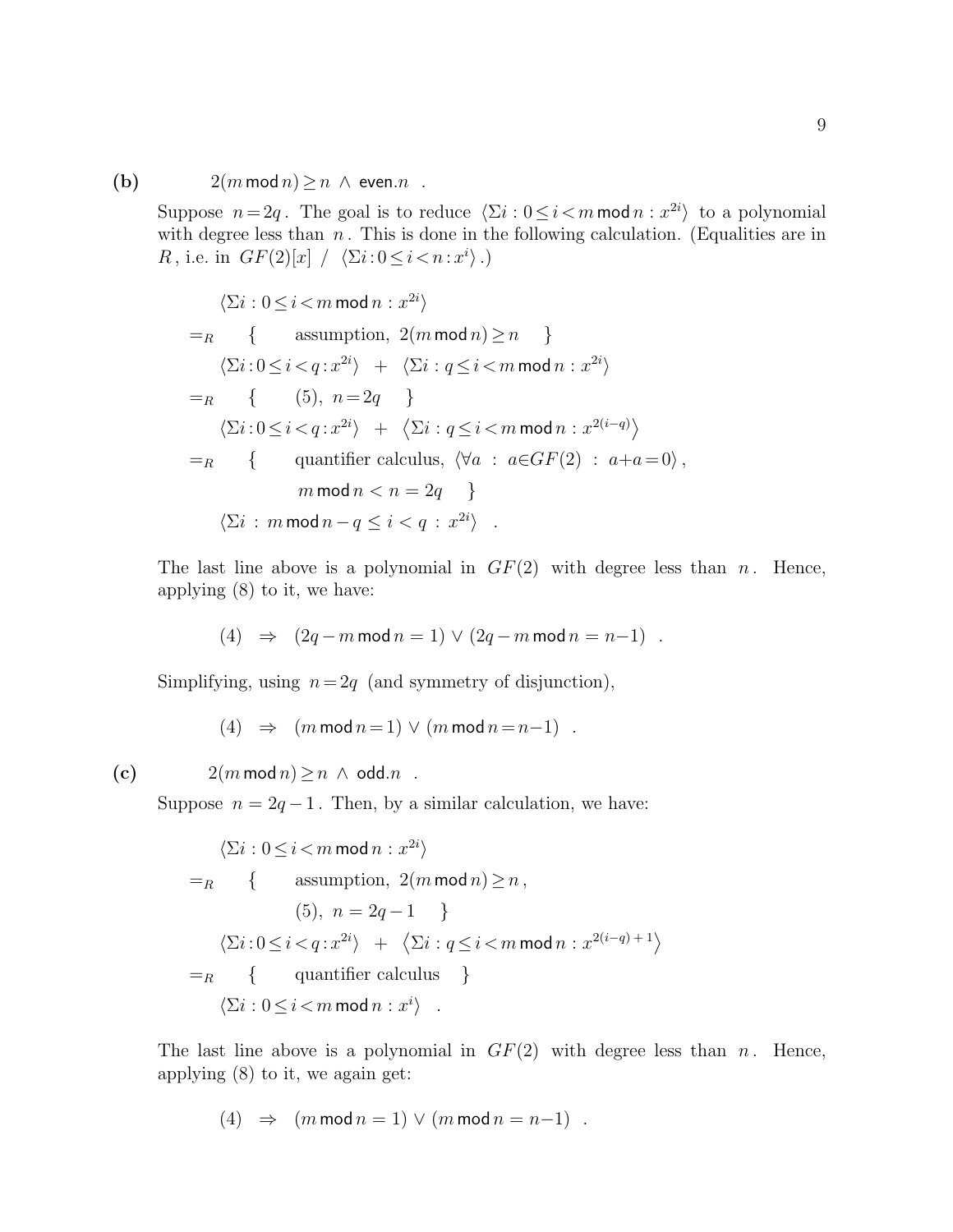We conclude that, in all cases, (4) implies that

$$
(m \mod n = 1) \lor (m \mod n = n-1) .
$$

Equivalently,

 $n\ (m-1) \vee n\ (m+1)$ .

Figs. 3(a) and 3(b) show that this condition is also sufficient. In both figures, the small square identifies where the 1 -omino is placed; the remaining rectangles each have at least one side whose length is divisible by  $n$  (the side that is labelled by a length) and so can easily be tiled by  $n$ -ominoes.



Figure 3:  $n \setminus (m-1) \vee n \setminus (m+1)$  is sufficient

## 4. Games On Cyclotomic Polynomials

In this section, we propose and solve a novel class of games played on a one-dimensional tape. We call the games replacement-set games. The general class is considered in section 4.2; the so-called "nuclear pennies game" [12] based on the "seven trees in one" property [13, 14] is used in section 4.1 to introduce the solution method, which is presented in section 4.3. Section 4.4 shows how to construct an infinite collection of instances of replacementset games. The construction is based on the theory of cyclotomic polynomials relevant parts of which are summarised in section 4.4.1.

## 4.1. Seven-Trees-in-One and the Nuclear Pennies Game

Consider the definition of (unlabelled) binary trees — a binary tree is an empty tree or a pair of binary trees. Let us use symbols  $+$  and  $\times$  to denote disjoint union and cartesian product respectively and let  $\mathbbm{1}$  denote the unit type. The type T of binary trees can be characterised by the type isomorphism  $T \cong 1 + T \times T$ . Surprisingly, it can be shown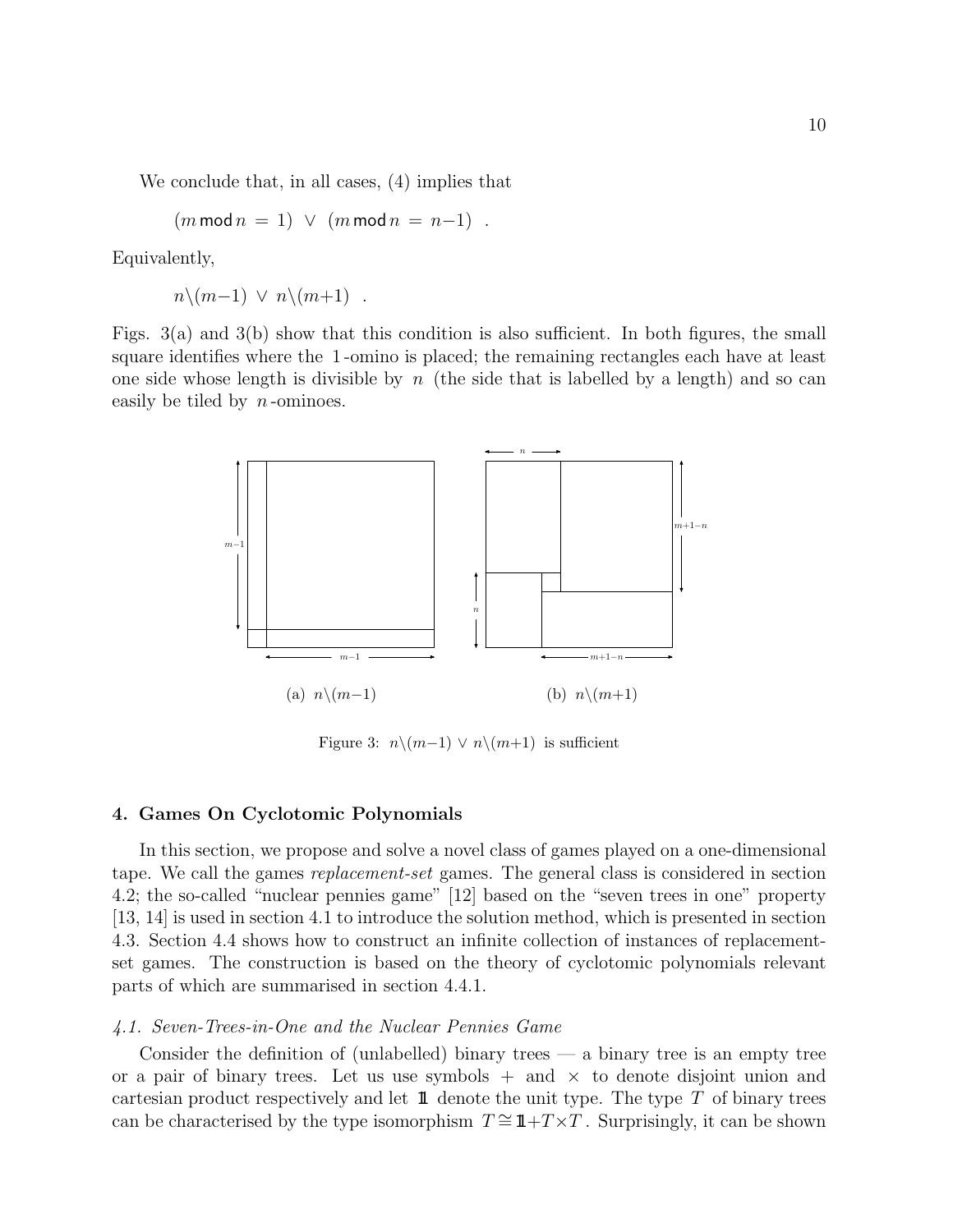that there is an isomorphism between seven-tuples of binary trees and binary trees. That is,  $T^7 \cong T$ . This has been dubbed "seven trees in one" by Blass [13] who attributes the isomorphism to a remark made by Lawvere [15]. (See also [16].)

The isomorphism has been turned into a game with checkers called the "nuclear pennies game" [3]. The game is played on an infinite one-dimensional board divided into squares. A checker is placed on one of the squares and the goal is to move the checker six squares to the right. An atomic move is to replace a checker in a square numbered  $n+1$  by two checkers, one on each of the two adjacent squares n and  $n+2$ , or vice-versa, two checkers, one on square n and one on square  $n+2$  for some n, are replaced by a checker on square  $n+1$ . (There is no limit to the number of checkers that can be placed on any one square.) The connection with seven-trees-in-one is easy to see if one views a move as replacing  $T^n \times T$  by  $T^n \times (\mathbb{1} + T \times T)$  or vice-versa.

The nuclear-pennies game has an easy solution if one exploits the left-right symmetry of the problem (moving a coin 6 squares to the right is the same as moving a coin 6 squares to the left). The problem is decomposed into first ensuring that there is a checker on the square 6 squares to the right of the starting square and, symmetrically, there is a checker on the square 6 squares to the left of the finishing square.

Achieving this first stage is easy. Fig. 4 shows how it is done. First, six moves are needed to ensure that a checker is added six squares to the right of the starting square. (This is shown in fig.  $4(a)$  using dots to indicate checkers on a square. A blank indicates no checker on the square.) Symmetrically (fig. 4(b)), working from bottom to top, six moves are needed to ensure that a checker is added six squares to the left of the finishing square.



(b) Final Contraction Phase

Figure 4: Seven Trees in One — Initial and Final Phases

Now the goal is to connect these two intermediate states (the bottom state in fig. 4(a) and the top state in fig. 4(b)). An appropriate (symmetrical) sequence of states is shown in fig. 5. (For the reader's convenience, the last and first states in figs.  $4(a)$  and  $4(b)$  are repeated as the top and bottom states in fig. 5.)

The first and last moves make the number of checkers in the leftmost and rightmost

... ... ... ... ... ...

...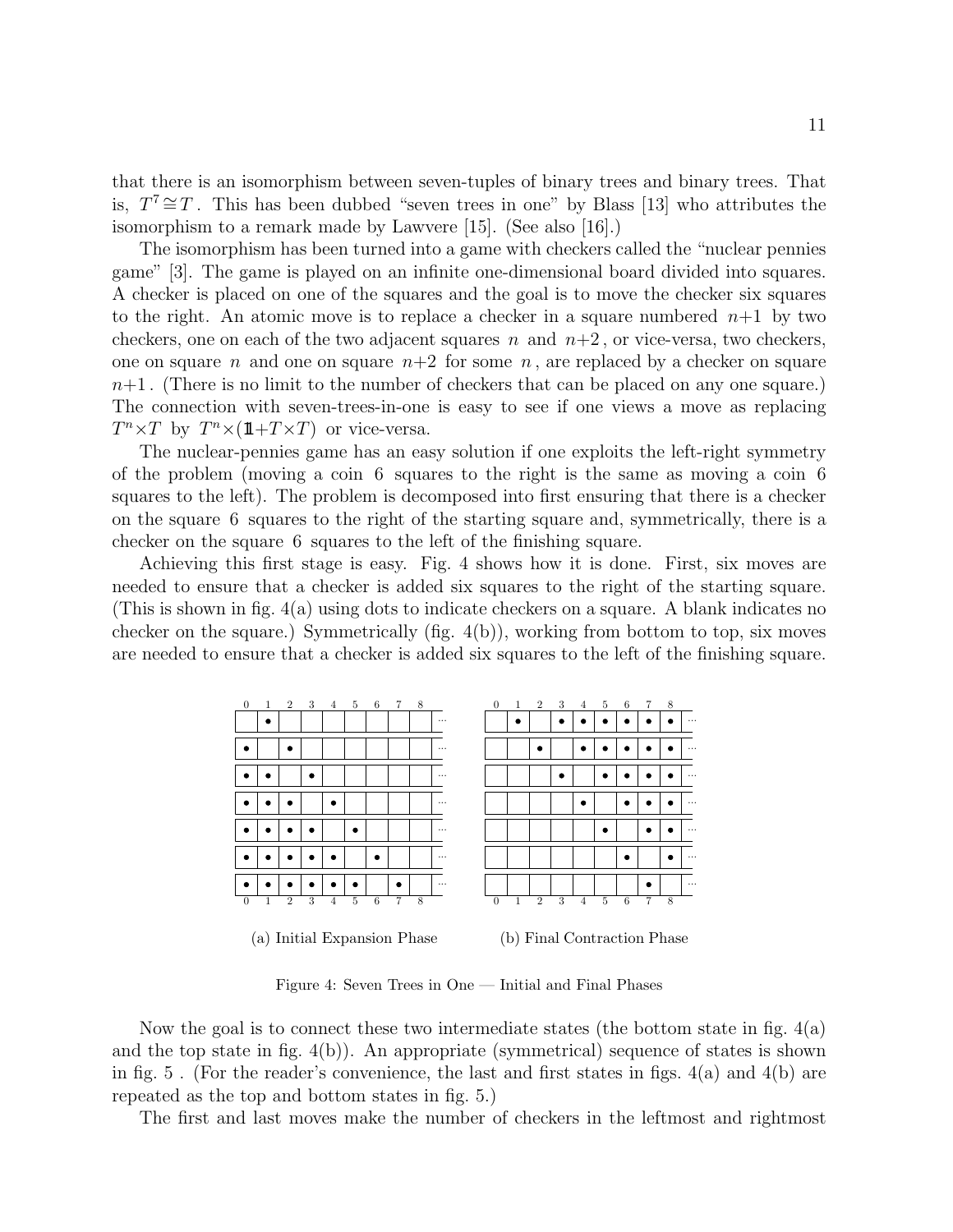| $\overline{0}$ | $\overline{2}$ | 3              | 4 | 5           | 6   | 7           | 8 |  |
|----------------|----------------|----------------|---|-------------|-----|-------------|---|--|
|                |                |                |   |             |     |             |   |  |
|                |                |                |   |             |     |             |   |  |
|                |                |                |   |             |     |             |   |  |
|                |                |                |   |             |     |             |   |  |
|                |                |                |   |             |     |             |   |  |
|                |                |                |   |             |     |             |   |  |
|                |                |                |   |             |     |             |   |  |
|                |                |                |   |             |     |             |   |  |
| $\theta$       | $\overline{2}$ | $\overline{3}$ |   | $4 \quad 5$ | 6 — | $7^{\circ}$ | 8 |  |

Figure 5: Seven Trees in One — Linking Phase

squares equal. Then a small amount of creativity is needed to identify the two (symmetrical) moves to the (symmetrical) middle state. (In fact, no creativity is needed, as we show later.)

# 4.2. Replacement-Set Games

Although the nuclear-pennies game is an interesting exercise in the exploitation of symmetry in problem decomposition, it has until recently been an isolated example and appears to have attracted relatively little attention<sup>9</sup>. Chen and Backhouse [4] posed the problem of, given an arbitrary  $n$ , is it possible to invent an "interesting" type T such that  $T \cong T^{n+1}$ . Likewise, given an arbitrary n, is it possible to invent an "interesting" nuclear-pennies-like game in which the task is to move a checker  $n$  squares to the right using a sequence of pre-defined atomic moves. They gave an affirmative solution to the first question and a partial solution to the second, both answers being based on the use of socalled cyclotomic polynomials. (The solution to the second problem is partial in the sense that games were invented for an unbounded number of values of  $n$  but not all numbers  $n$ . In this section, we present this class of "cyclotomic" games and their solution. (The paper [4] predicts that all cyclotomic games are solvable but does not give an explicit solution.)

Although our original investigation concerned type isomorphisms, in this paper we abandon that application in order to focus on the algorithmics of games with checkers. This allows us to be more inventive in the games we propose.

The games we consider are called *replacement-set* games. Each instance is specified by a multiset R of integers and a natural number  $n$ ; the multiset R is called the *replacement* set and the number n is called the *displacement*. The games are played on an infinite onedimensional tape divided into squares. There is an unbounded supply of checkers each of which occupies one square. When playing the game, stacking several checkers on the same square is allowed.

<sup>9</sup>The website [12] gives one other example, dubbed the "thermonuclear pennies game". Marcelo Fiore identified an infinite class of examples —see section 4.4.2— at the time of his work on type isomorphisms [14] but did not publish them [private communication, 2010].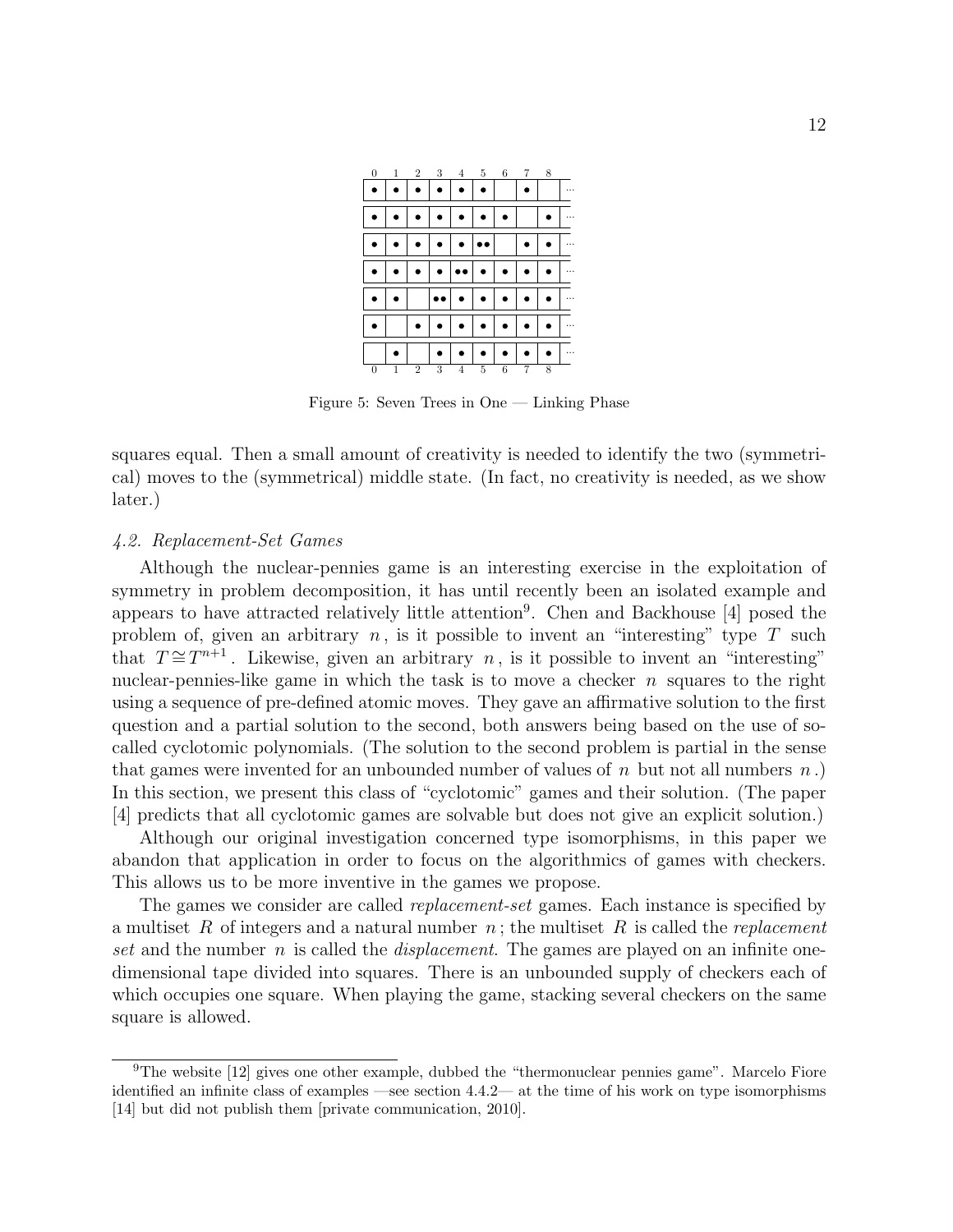Given a multiset<sup>10</sup> R and displacement n, play begins with one checker on one of the squares. All other squares are empty. The objective is to displace the checker by  $n$  squares in a sequence of moves. There are two types of moves: expansions and contractions. An expansion involves choosing an occupied square numbered  $k$ , say. One checker on square k is removed and one checker is added on square  $k+i$  for each occurrence of element i in the multiset R. For example, if the multiset R is  $\{1*(-1), 2*0, 1*1\}$ , a move would replace one checker on square k by one checker on square  $k-1$ , two checkers on square k and one checker on square  $k+1$ . A *contraction* is the reverse of an expansion. That is, if there is at least one checker on square  $k+i$  for each occurrence of element i in the multiset  $R$ , these checkers are removed and replaced by one checker on square  $k$ . Henceforth, we refer to an expansion or contraction at square  $k$ .

Table 1 lists a number of examples of solvable replacement-set games. The first row, labelled  $E_{\{(3,1)\},1}$ , is the one just discussed; it is an instance of a simple, general subclass of solvable replacement-set games. Example  $E_{\{(2,8)\},3}$  in the fourth row is an instance of the same subclass.

| Name              | Replacement Multiset             | Displacement |
|-------------------|----------------------------------|--------------|
| $E_{\{(3,1)\},1}$ | $\{-1, 2*0, 1\}$                 | 3            |
| $D_{2,3}$         | $\{-1,1\}$                       | 6            |
| M1                | $\{-3, -2, 2, 3\}$               | 12           |
| $E_{\{(2,8)\},3}$ | $\{-3,0,5\}$                     | -16          |
| $D_{2,5}$         | $\{-3, -1, 1, 3\}$               | 30           |
| $D_{3,5}$         | $\{-7, -4, -2, -1, 1, 2, 4, 7\}$ | 105          |
| M <sub>2</sub>    | $\{-2, 1, 3, 4, 7, 8, 10, 13\}$  | 120          |

#### Table 1: Example Replacement-Set Games

Example  $D_{2,3}$  is the so-called "nuclear-pennies game", the game based on seven-treesin-one; examples  $D_{2,3}$ ,  $D_{2,5}$  and  $D_{3,5}$  are also instances of a simple, general subclass of solvable replacement-set games. The subclasses  $D$  and  $E$  are discussed further in section 4.4. We have as yet been unable to identify a simple, general proper subclass of the solvable replacement-set games that has example M1 as an instance. The same goes for  $M2$ ; " $M$ " stands for "miscellaneous". Example  $E_{\{(3,1)\},1}$  is easy to solve: generally, it is easy to construct non-challenging examples of solvable replacement-set games like  $E_{\{(3,1)\},1}$ but harder to construct challenging examples.

 $10$ We denote a multiset by listing its elements together with their multiplicities within multiset brackets. Specifically,  $m*a$  denotes m *occurrences* of the *element* a. For brevity, the multiplicity m is sometimes omitted if it is 1. For example,  $\{-1, 2*0, 1\}$  is an abbreviation of  $\{|1*(-1), 2*0, 1*1|\}$ . Both denote a multiset with four elements:  $-1$  and 1 occur once whilst 0 occurs twice.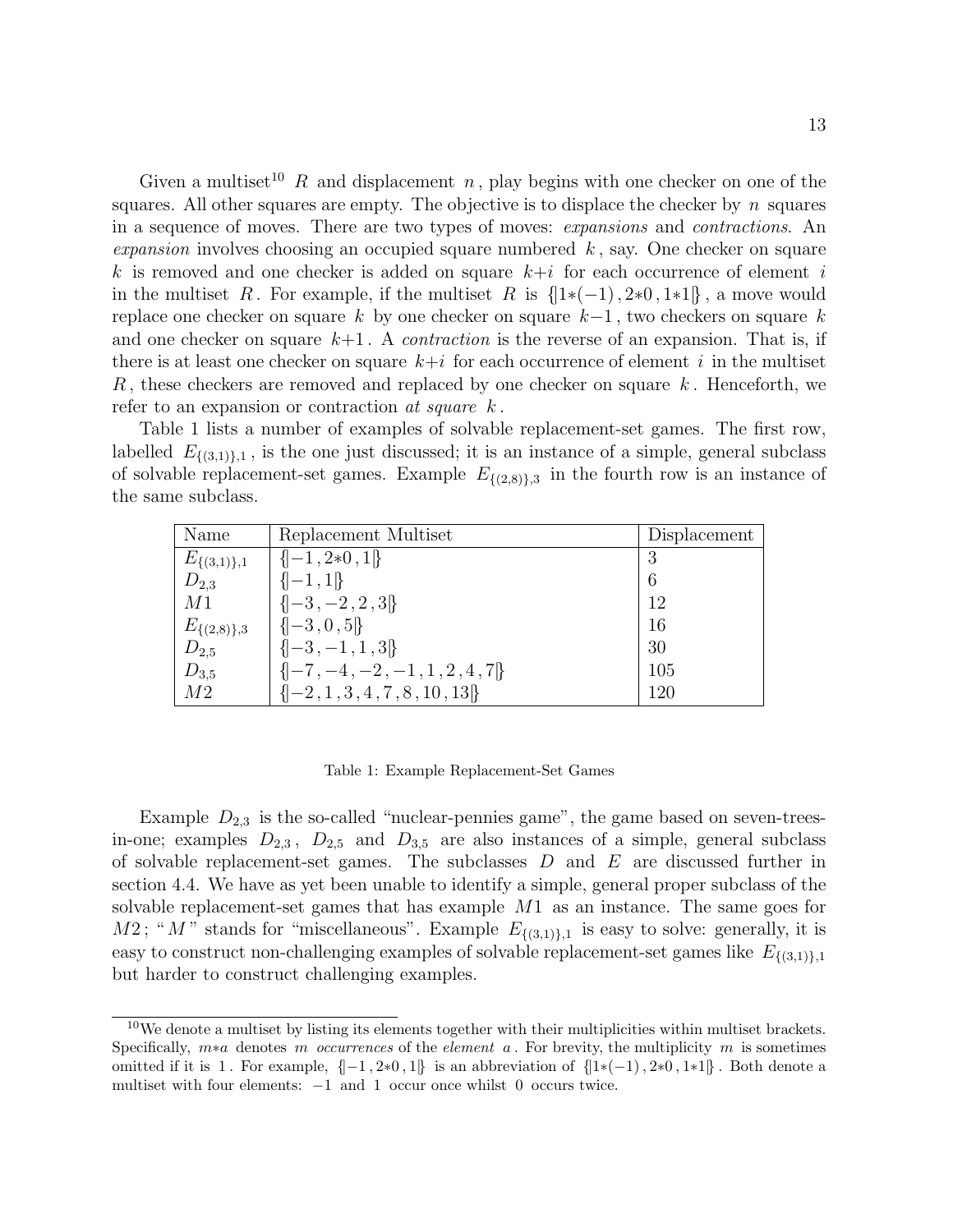## 4.2.1. Quotient Polynomial

Suppose  $(R, n)$  is a replacement-set game. Let  $-m$  be the smallest element of R. (Typically R has both positive and negative elements. So  $m$  is positive. If the elements of  $R$  all have the same sign, the game is either unsolvable or trivial.) Then we model the game by the equation:

$$
(9) \qquad T^m = \Lambda \times T^m
$$

where  $\Lambda \times T^m$  is a polynomial in  $\mathbb{N}[T]$  (that is, for all i, the coefficients of  $T^i$  are nonzero only when  $0 \leq i$  and all coefficients are natural numbers). Specifically, the coefficient  $[T^i]$   $\Lambda$  of  $T^i$  in  $\Lambda$  is the multiplicity of the element i in the multiset R. For example, the nuclear-pennies game is the replacement-set game  $($ {|-1,1},6) and is modelled by the equation

(10) 
$$
T^1 = (T^{-1} + T^1) \times T^1.
$$

The expansions in a game modelled by (9) are to replace a checker on square k by  $[T<sup>i</sup>] \Lambda$ checkers on each of the squares  $i+k$ ; this corresponds to the use of the equation (9) as a left-to-right replacement rule. The contractions are the reverse: if for each integer  $i$  there are at least  $[T<sup>i</sup>] \Lambda$  checkers on square  $i+k$ , remove the  $[T<sup>i</sup>] \Lambda$  checkers on the square  $i+k$ and place one checker on square  $k$ . The task is to move from an initial state in which there is just one checker on square  $m$  to a final state where there is just one checker on square  $m+n$ .

Example  $M1$  is modelled by the equation:

(11) 
$$
T^3 = (T^{-3} + T^{-2} + T^2 + T^3) \times T^3.
$$

Playing the game is equivalent to showing that  $T^3 = T^{15}$  assuming only that addition and multiplication enjoy the type-isomorphism properties of disjoint sum and cartesian product (that is, addition and multiplication are separately commutative monoids and multiplication distributes through addition).

A necessary condition for a game based on (9) to be solvable is easily determined. Suppose we represent any state of the board by a polynomial in the indeterminate  $T$ . Then, the moves are so designed that the polynomial modulo  $(Λ-1)×T<sup>m</sup>$  is an invariant. The initial state is represented by  $T^{m+0}$  and the desired final state is represented by  $T^{m+n}$ . A necessary condition is thus that

$$
(12) \qquad T^{m+0}\,\text{mod}\,((\Lambda-1)\times T^{m})\ =\ T^{m+n}\,\text{mod}\,((\Lambda-1)\times T^{m})\quad.
$$

Excluding trivial games where there is only ever one checker on the board, it is thus necessary that the polynomial  $(\Lambda - 1) \times T^m$  is a divisor (in  $\mathbb{Z}[T]$ ) of  $T^n - 1$ .

Note that the introduction of the multiplicative factor  $T<sup>m</sup>$  ensures that all powers of T in the polynomial  $(\Lambda - 1) \times T^m$  are at least 0 and, hence, that modulo computation is well-defined. This is why the factor is introduced. Where modulo computation is not relevant, we allow polynomials with negative exponents in order to model replacements more directly.

In the next section, we establish that this condition is also sufficient. The proof is constructive: we give an algorithm that solves the given replacement-set game.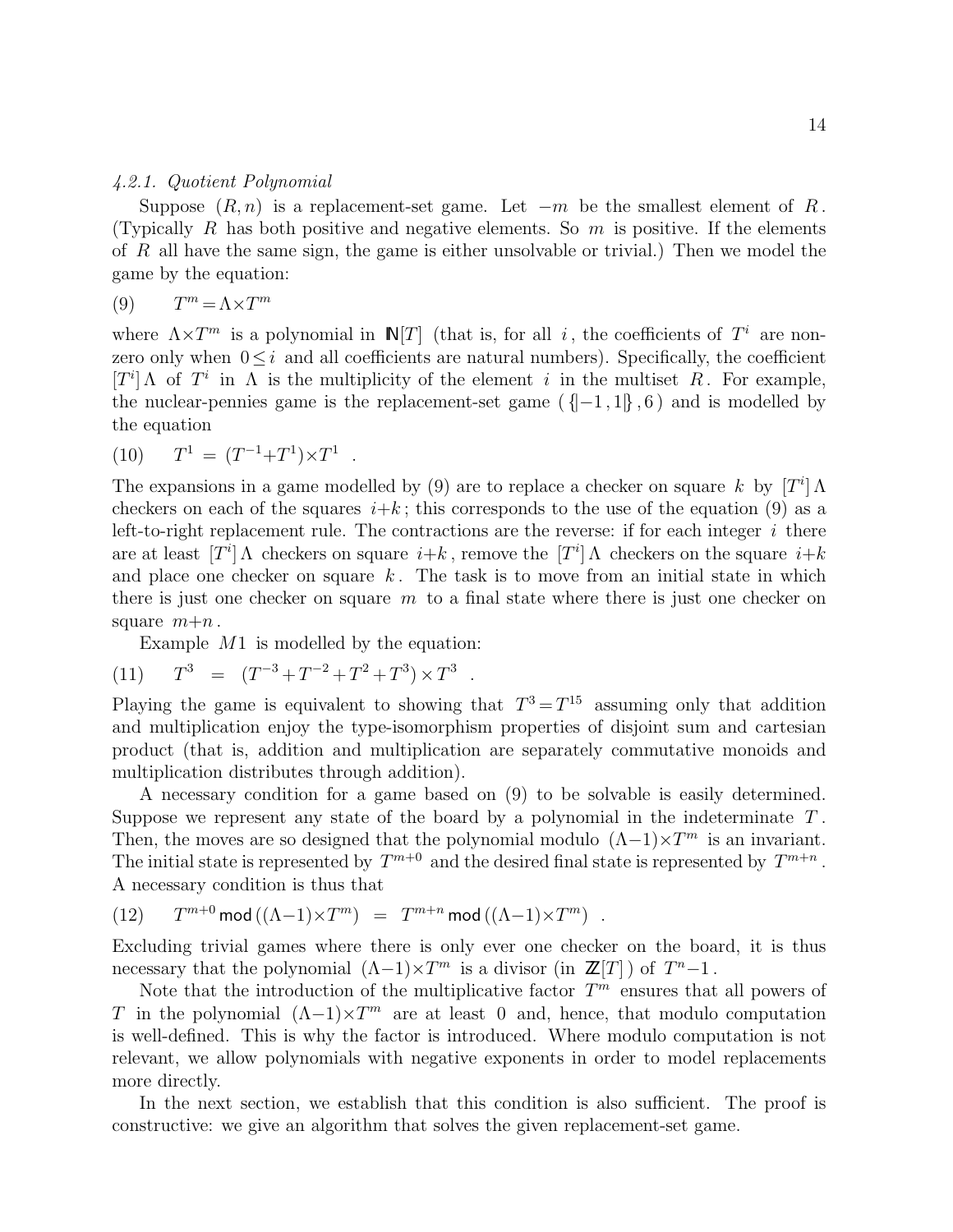In this section, we assume that the replacement-set game  $(R, n)$  is given. We make extensive use (here and elsewhere) of the  $(1-1)$  correspondence between multisets S of natural numbers and polynomials  $\Psi$  in the indeterminate T given by

(13)  $\langle \Sigma i : mult. (i, S) \times T^i \rangle \rightarrow \{ [i : (\lceil T^i \rceil \Psi) * i] \}$ 

where  $mult(i, S)$  is the multiplicity of i in the multiset S and  $[T<sup>i</sup>] \Psi$  is the coefficient of  $T^i$  in  $\Psi$ . We assume that  $-m$  is the smallest element of R and that  $(\Lambda-1)\times T^m$  is a divisor of  $T^{n}-1$ , where  $\Lambda$  is the polynomial such that the coefficient  $[T^{i}]\Lambda$  of  $T^{i}$  is the multiplicity of the value i in the multiset  $R$ . We show how to construct an algorithm that solves the game  $(R, n)$ .

Underlying the algorithm are three datatypes: multisets of (relative) positions $^{11}$ , sequences of (relative) positions and polynomials. We switch frequently between the three datatypes, with polynomials playing the central role. As detailed in section 4.2.1, we use  $\mathbb{N}[T]$  to represent the state space of replacement-set games. Specifically, a state is represented by a polynomial such that the number of checkers on square  $i$  is the coefficient of  $T^i$ . We also need to map sequences of replacements to polynomials. If js is a sequence of relative positions, and  $\Lambda$  is the polynomial corresponding to the replacement set  $R$ , the polynomial poly.js is defined by

$$
poly. \begin{bmatrix} \end{bmatrix} = 0
$$

and

$$
poly.(j:js) = (\Lambda - 1) \times T^j + poly.js .
$$

Suppose s is a polynomial in  $T$ , possibly with negative exponents. (Think of s as representing a state of the game.) The sequence is is said to be a valid expansion sequence from state s if applying the sequence of expansions specified by is starting from state s is a valid sequence of replacements in the game. Formally,

$$
valid.(s, [] = (s \in \mathbb{N}[T])
$$

and

$$
valid.(s, j:js) = ((s \in \mathbb{N}[T]) \land valid.(s + (\Lambda - 1) \times T^j, js)) .
$$

Note that, for all sequences  $js$  and states  $s$ ,

$$
valid.(s, js) \Rightarrow (s \in \mathbb{N}[T]) \land (s + poly.is \in \mathbb{N}[T]) .
$$

The sequence *js* is said to be a *valid contraction sequence from state s* if the reverse of js is a valid expansion sequence from state  $s-poly.js$ .

<sup>&</sup>lt;sup>11</sup> "Relative" positions are integers; they are used to refer to a position relative to a given position.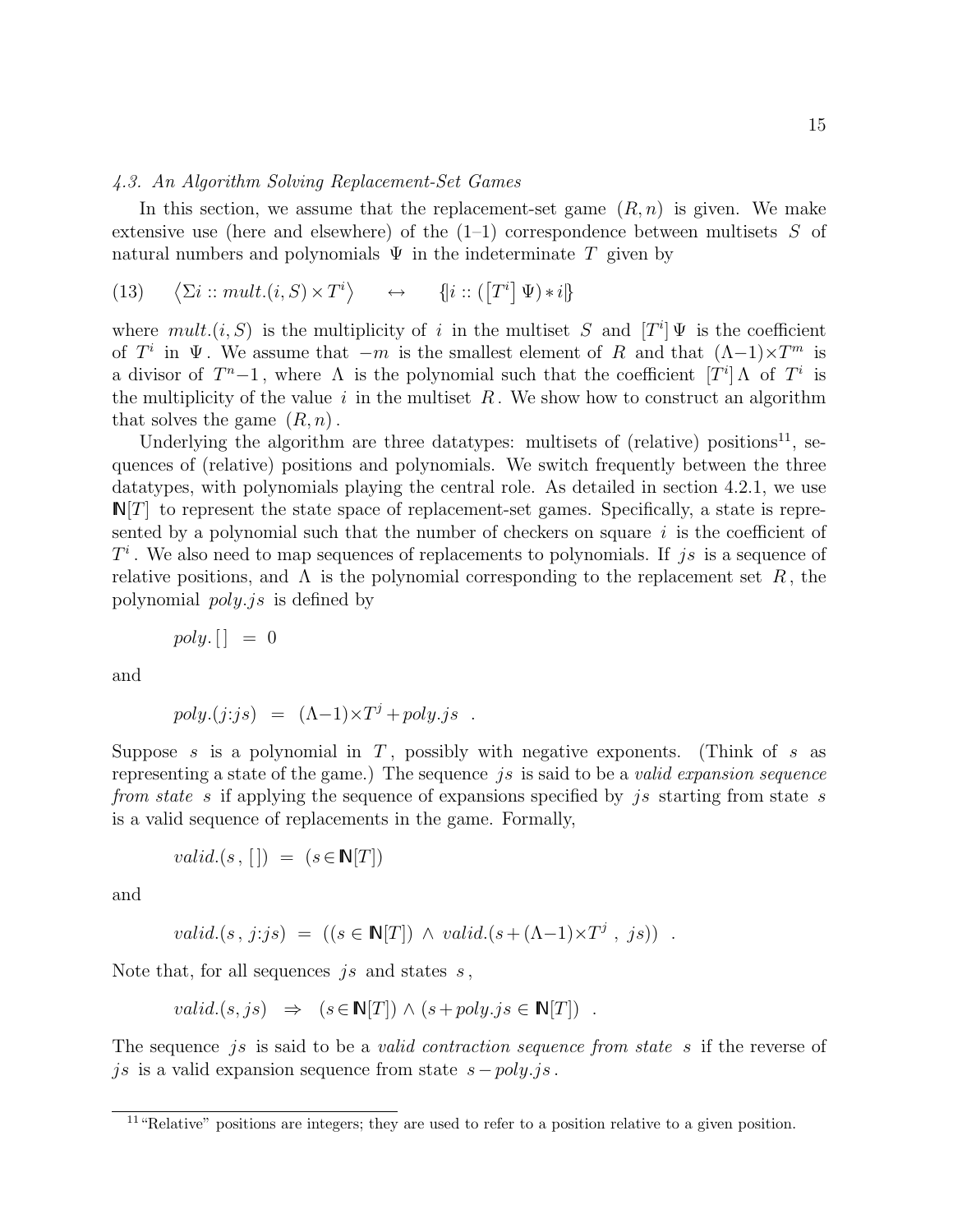Occasionally our algorithm leaves the order in which replacements are executed unspecified. In such cases, the replacements are specified by a polynomial,  $p$  say. We use the terminology expanding from square j in state s according to p and contracting from square j in state s according to p. Define the ordering  $\leq$  on  $N[T]$  by  $q \leq p$  equivales  $\langle \forall i : [T^i] \, q \leq [T^i] \, p \rangle$ . Then, an expansion from square j in state s according to p is valid if, for all q in  $\mathbb{N}[T]$  such that  $q \leq p$ ,

$$
s + (\Lambda - 1) \times T^j \times q \ \in \ \mathbb{N}[T] \ \ .
$$

A contraction from square j in state s according to p is valid if, for all q in  $N[T]$  such that  $q \leq p$ ,

$$
s - (\Lambda - 1) \times T^j \times q \ \in \ \mathbb{N}[T] \quad .
$$

We begin the development of the algorithm in section 4.3.1 by reviewing the solution to the nuclear pennies game. What makes the nuclear pennies game easy to solve is the fact that  $\{-1,1\}$  is a *subset* of the replacement set. (In fact, in the nuclear pennies game, the replacement set equals  $\{-1,1\}$  but equality is not necessary.) The structure of our algorithm, which we explain in section 4.3.2, is modelled on the solution to the nuclear pennies game. However, whereas the expansions/contractions in the nuclear pennies game are each single applications of the replacement rule, the expansions/contractions in the general algorithm typically involve a sequence of replacements. The construction of an appropriate sequence of replacements is detailed in section 4.3.3.

## 4.3.1. Reviewing Nuclear Pennies

The solution to the nuclear pennies game acts as a model for the general algorithm. Recall that the solution consisted of three phases, the "initial expansion" phase, the "linking" phase and the "final contraction" phase: see figs.  $4(a)$ ,  $4(b)$  and 5. The initial expansion and final contraction phases are symmetric: in the initial expansion phase, checkers on squares 1 thru 7 are replaced in turn and, in the final contraction phase, the reverse of replacing checkers on squares 7 thru 1 in turn is executed. (This description is slightly different from earlier: for the purposes of generalisation, the expansions at square 7 and the contraction at square 1 are also included in the expansion and contraction phases.) The linking phase links the expansion and contraction phases via a middle state — which in this case is symmetrical.

The steps needed to solve the nuclear pennies game are summarised below. The linking phase comprises the two steps labelled "expand at squares 5 and 6 " and "contract at squares 2 and  $3$ ". The variable s denotes the state of the tape, expressed as a polynomial in T. The replacement set is expressed by the polynomial  $(T^{-1}+T^1)\times T^1$ ; an expansion at square k is expressed by the addition to s of  $(T^{-1}-T^{0}+T^{1})\times T^{k}$  and a contraction at square k is expressed by the subtraction from s of  $(T^{-1}-T^0+T^1)\times T^k$ . Note that the middle state is expressed in two ways, via two syntactically different but nevertheless equal polynomials.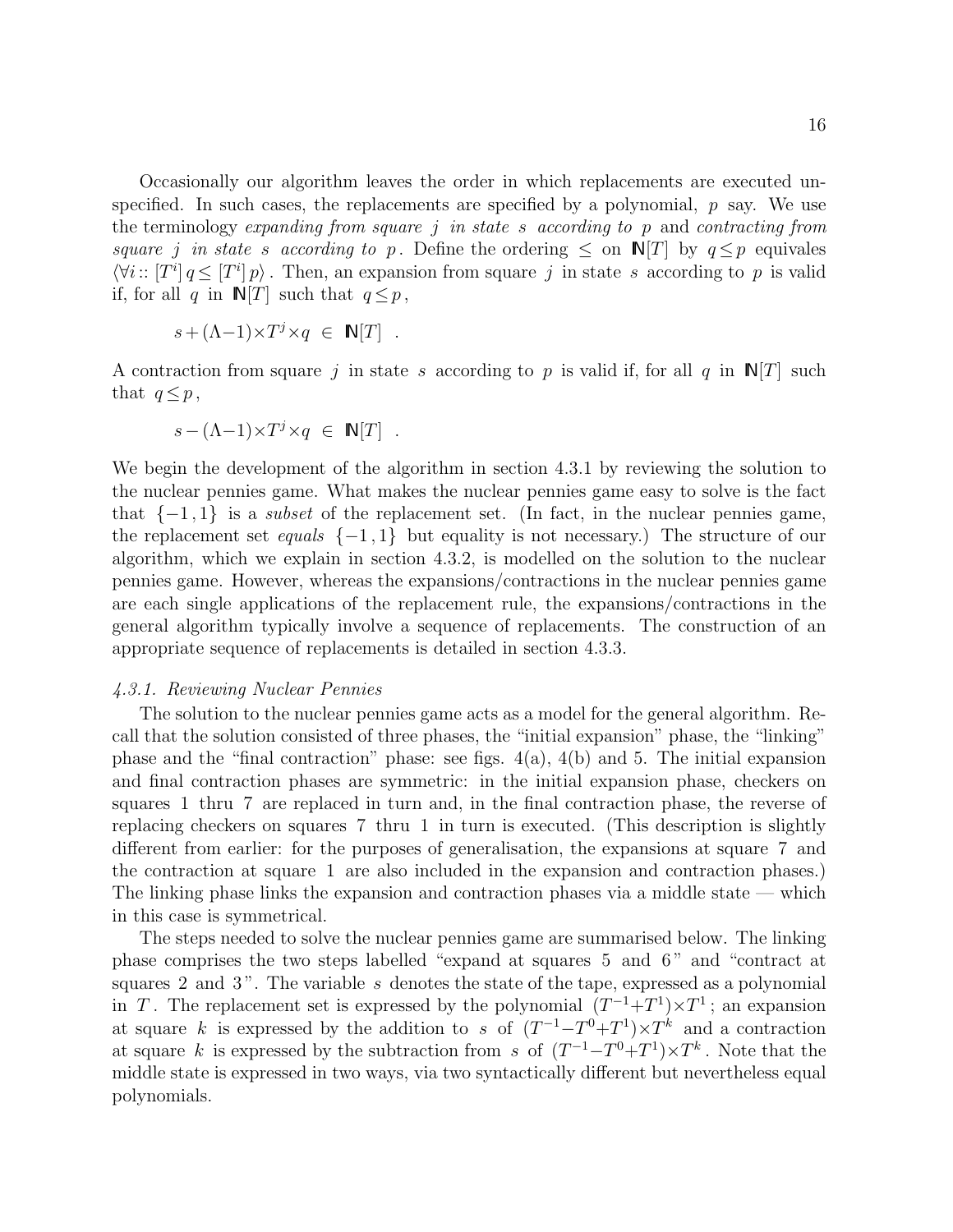$\{ s = T^1 \}$ 

initial expansion phase: expand at squares 1 thru 7;

$$
\{ \quad s = T^1 + \langle \Sigma i : 1 \le i \le 7 : T^i \times (T^{-1} - T^0 + T^1) \rangle \quad \}
$$

expand at squares 6 and 5;

$$
\{ \quad s = T^1 + \langle \Sigma i : 1 \le i \le 7 : T^i \times (T^{-1} - T^0 + T^1) \rangle + (T^5 + T^6) \times (T^{-1} - T^0 + T^1) \} \}
$$
\n
$$
\{ \quad s = T^7 + \langle \Sigma i : 7 \ge i \ge 1 : T^i \times (T^{-1} - T^0 + T^1) \rangle + (T^2 + T^3) \times (T^{-1} - T^0 + T^1) \} \}
$$

contract at squares 2 and 3;

$$
\{ \quad s = T^7 + \langle \Sigma i : 7 \ge i \ge 1 : T^i \times (T^{-1} - T^0 + T^1) \rangle \quad \}
$$

final contraction phase: contract at squares 7 thru 1

$$
\left\{ \quad s = T^7 \quad \right\} \quad .
$$

We remarked in section 4.1 that the steps to and from the middle state required a "small amount of creativity". In fact, no creativity is required. The steps are based on the (unique) factorisation of  $T^6-1$  by  $T^2-T+1$ :

$$
T^6 - 1 = ((T^4 + T^3) - (T + 1)) \times (T^2 - T + 1) .
$$

From this factorisation, we easily calculate that, for all  $\gamma$ ,

$$
T^1 + \gamma + (T^5 + T^6) \times (T^{-1} - 1 + T^1) \ = \ T^7 + \gamma + (T^2 + T^3) \times (T^{-1} - 1 + T^1) \quad .
$$

In the solution,  $\gamma$  is chosen to be

$$
\left\langle \Sigma i\!:\!1\!\leq\! i\!\leq\!7\!:\!T^i\!\times\!(T^{-1}\!-\!T^0\!+\!T^1)\right\rangle
$$

corresponding to expanding at squares 1 thru 7 , or equally

$$
\left\langle \Sigma i \colon\! 7\!\geq\! i\!\geq\! 1 \!:\! T^i\!\times\! (T^{-1}\!-\!T^0\!+\!T^1)\right\rangle
$$

corresponding to contracting at squares 7 thru 1. This choice of  $\gamma$  is dictated by the requirements that

- (a) The initial expansion and final contraction phases are both valid.
- (b) In the linking phase, there are checkers on squares 6 , 5 , 2 and 3 . (This ensures that the expansions and contractions at these squares are valid.)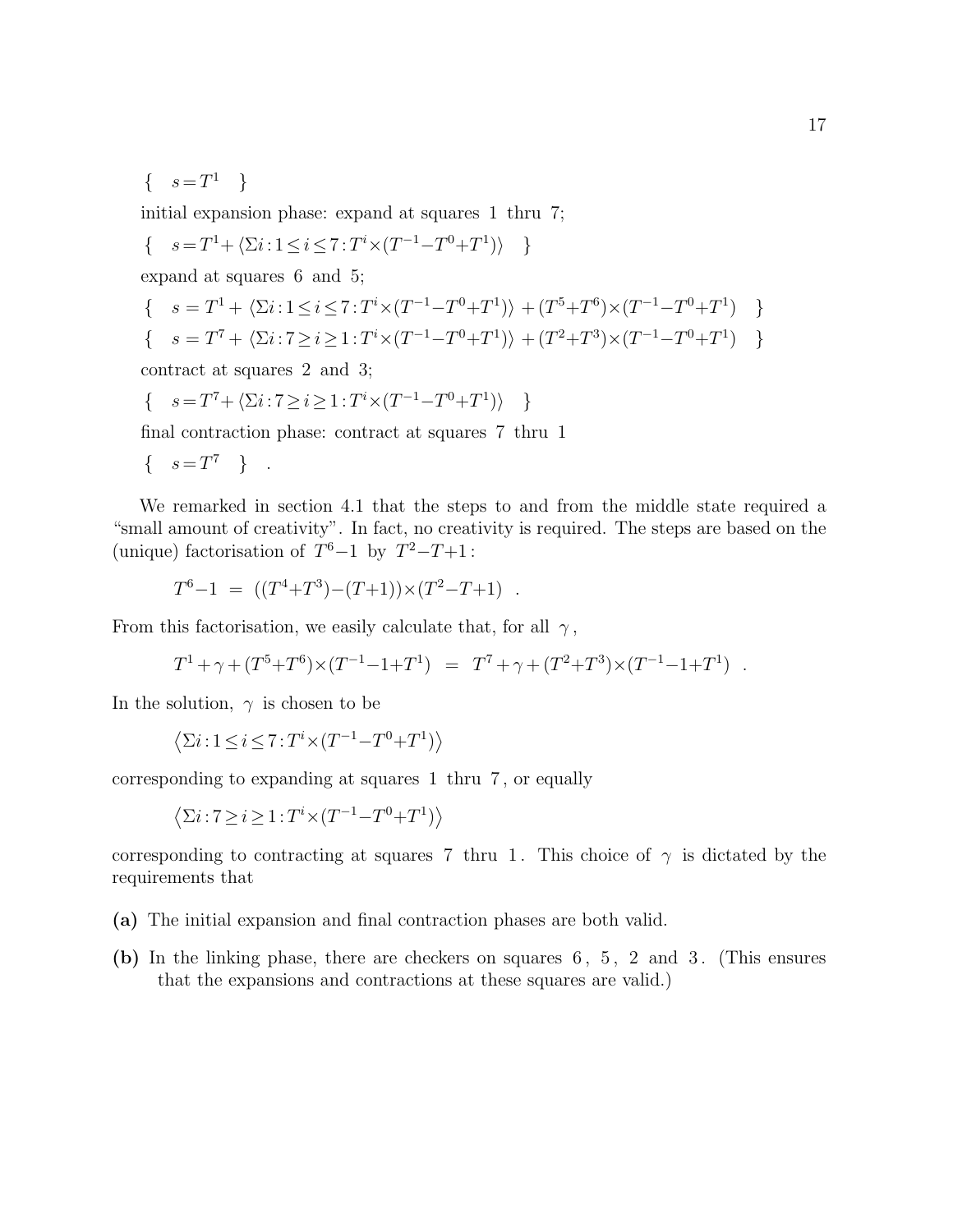#### 4.3.2. Algorithm Decomposition

We now consider how to generalise the solution to the nuclear pennies game to the solution of an arbitrary replacement-set game  $(R, n)$ . Recall that  $-m$  is the smallest element of R and that (12) holds, where  $\Lambda$  is the polynomial in  $\mathbb{N}[T]$  such that the coefficient  $[T^i] \Lambda$  is the multiplicity of the value i in the multiset R. We assume that  $0 \leq m \leq n$ . (It is easy to see that if this condition is not satisfied, the game is either trivial or unsolvable.)

Without loss of generality, we may also assume that  $gcd.R = 1$ . This is because

$$
\Lambda = \lambda[T := T^{\gcd.R}]
$$

where, for all  $i$ ,

$$
\left[T^i\right]\lambda\ =\ \left[T^{i\;\times\;\mathrm{gcd}.R}\right]\Lambda\enspace.
$$

In a game played with a replacement set R such that  $gcd.R > 1$ , only squares i for which imod (gcd.R) equals m mod (gcd.R) are ever occupied by checkers. (This assumption is not used in our algorithm but it does help to simplify our presentation. Chen's forthcoming PhD thesis will include all such details.)

Suppose  $T^{n}-1 = \delta \times ((\Lambda -1) \times T^{m})$  where  $\delta \in \mathbb{Z}[T]$ . Split  $\delta$  in the obvious way into  $\alpha-\beta$  where  $\alpha$  and  $\beta$  are both in  $\mathbb{N}[T]$ , both have degree less than n and, for each i,  $\neg(0 < [T^i] \alpha \wedge 0 < [T^i] \beta)$ . Then

(14) 
$$
T^{n}-1 = (\alpha - \beta) \times ((\Lambda - 1) \times T^{m}) .
$$

Our algorithm supposes that  $\alpha$  and  $\beta$  have been calculated. The algorithm is, of course, the long-division algorithm for polynomials, so we do not consider it further.

Rewriting (14) as an equation between polynomials in  $\mathbb{N}[T]$ ,

(15) 
$$
1 + \alpha \times (\Lambda \times T^m) + \beta \times T^m = T^n + \alpha \times T^m + \beta \times (\Lambda \times T^m) ,
$$

and exploiting the assumption that  $0 < m < n$ , we deduce that  $\beta$  and  $\Lambda \times T^m$  are monic (i.e.  $1 = \beta[T := 0] = (\Lambda \times T^m)[T := 0]$ ) and  $\alpha[T := 0] = 0$ . (For example, in the case of the nuclear pennies game  $\alpha$  is  $T^3+T^4$  and  $\beta$  is  $1+T$ .)

Now, for all  $\gamma$  in  $\mathbb{N}[T]$ ,

(16) 
$$
T^m + (\gamma + \alpha \times T^{2m}) \times (\Lambda - 1) = T^{m+n} + (\gamma + \beta \times T^{2m}) \times (\Lambda - 1) .
$$

The left and right sides of this equation express the "middle state": the left side is the postcondition of the expansion phase and the right side is the precondition of the contraction phase. Beginning in the state  $T<sup>m</sup>$ , the expansion phase "expands" the state initially to  $T^m + \gamma \times (\Lambda - 1)$  and then to  $T^m + (\gamma + \alpha \times T^{2m}) \times (\Lambda - 1)$ . The contraction phase does the reverse. Beginning in the state  $T^{m+n} + (\gamma + \beta \times T^{2m}) \times (\Lambda - 1)$  (which by (16) is the postcondition of the expansion phase), the state is "contracted" to  $T^{m+n} + \gamma \times (\Lambda - 1)$  and finally to  $T^{m+n}$ . Recall that the process of expanding the state from some state s to  $s+\omega\times(\Lambda-1)$  is called expanding the state *according to*  $\omega$ . Similarly, a contraction from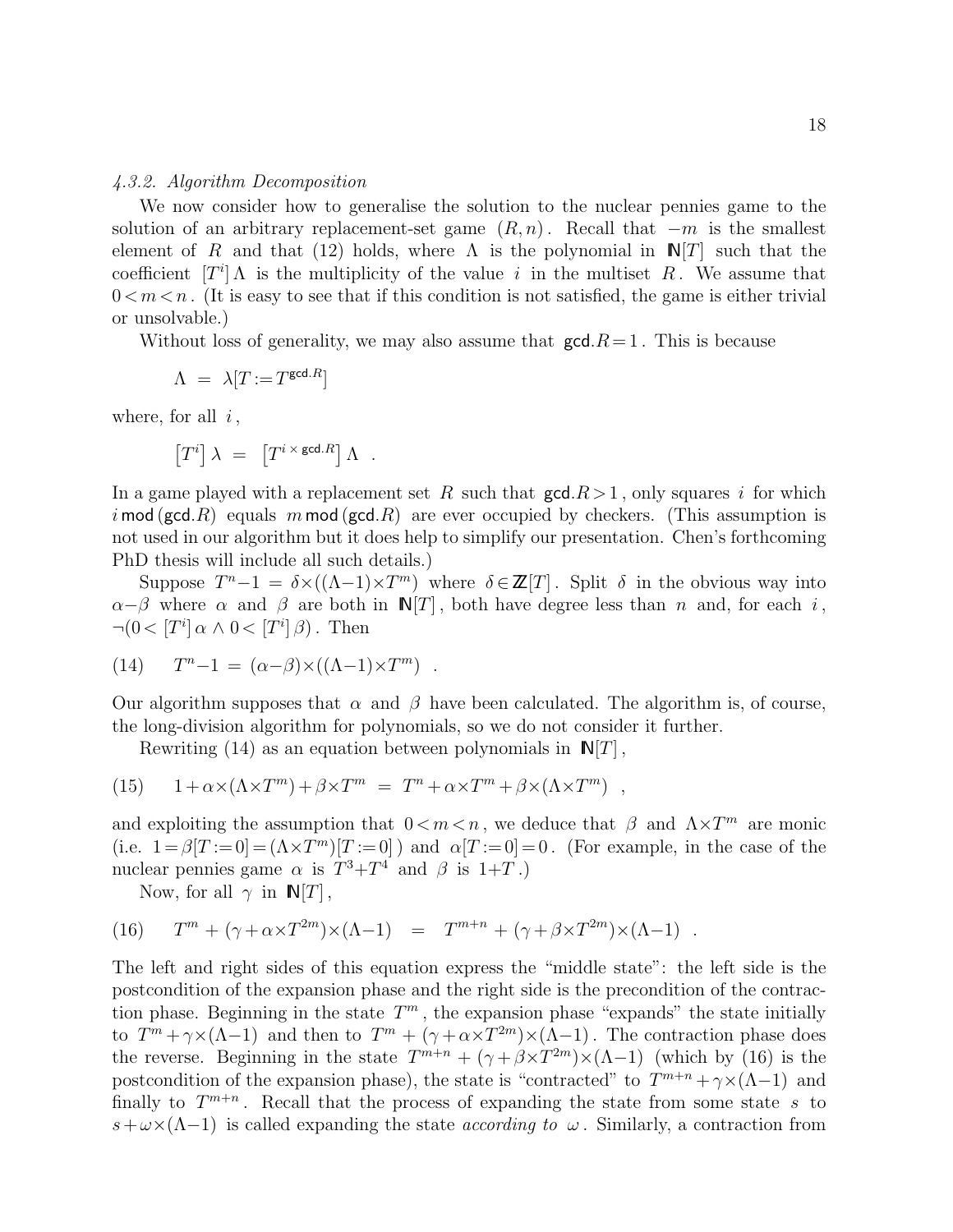s+ $\omega \times (\Lambda - 1)$  to s is called contracting the state *according to*  $\omega$ . Expanding the state according to  $\omega$  means executing  $[T^i] \omega$  replacements at square i, for each i. In order for this to be valid irrespective of the order in which the replacements are executed, it is sufficient that in the state s there are at least  $[T<sup>i</sup>] \omega$  checkers on square i, for each i. (This is because a replacement at any square does not decrease the number of checkers on other squares.)

As in the case of the nuclear pennies game, there are two requirements on  $\gamma$ :

- (a) The initial expansion and final contraction phases are both valid.
- (b) In the linking phase, there are sufficient checkers to be able to expand the state  $T^m + \gamma \times (\Lambda - 1)$  according to  $\alpha \times T^{2m}$  and to be able to expand the state  $T^{m+n} + \gamma \times (\Lambda - 1)$ according to  $\beta \times T^{2m}$ .

In order to meet these requirements, we choose  $\gamma$  to have the form

$$
k \times \langle \Sigma i : m \le i \le m+n : T^i \times \Psi \rangle
$$

where k is the maximum of the largest coefficient of  $\alpha$  and the largest coefficient of  $\beta$ , and  $\Psi = poly.L$  for some sequence L that is valid starting from state  $T^0$  and guarantees that  $0 < [T^{-1}](T^0 + \Psi \times (\Lambda - 1))$  and  $0 < [T^1](T^0 + \Psi \times (\Lambda - 1))$ . (In effect,  $\Psi$  corresponds to a replacement set that contains  $\{-1,1\}$ .) The value of k is easily computed. So our algorithm takes the following form, where the definition of  $\Psi$  still has to be formulated.

 $\{ s = T^m \}$ 

for  $k$  times

do for  $m \leq i \leq m+n$  (in order of increasing i)

do for  $j$  in  $L$  (in order)

**do** expand at square  $i+j$ ;

 $\{ \quad s = T^m + k \times \langle \Sigma i : m \leq i \leq m+n : T^i \times \Psi \rangle \times (\Lambda - 1) \quad \}$ 

expand according to  $\alpha \times T^{2m}$ ;

$$
\{ \quad s = T^m + (k \times \langle \Sigma i : m \le i \le m+n : T^i \times \Psi \rangle + \alpha \times T^{2m}) \times (\Lambda - 1) \quad \}
$$

$$
\{ \quad s = T^{m+n} + (k \times \langle \Sigma i : m+n \ge i \ge m : T^i \times \Psi \rangle + \beta \times T^{2m}) \times (\Lambda - 1) \quad \}
$$

contract according to  $\beta \times T^{2m}$ ;

$$
\{ \quad s = T^{m+n} + k \times \langle \Sigma i : m+n \ge i \ge m : T^i \times \Psi \rangle \times (\Lambda - 1) \quad \}
$$

for  $k$  times

**do** for  $m+n\geq i\geq m$  (in order of decreasing i)

do for  $i$  in  $L$  (in order)

**do** contract at square  $i+j$ 

$$
\left\{ \quad s\!=\!T^{m+n}\quad \right\} \quad .
$$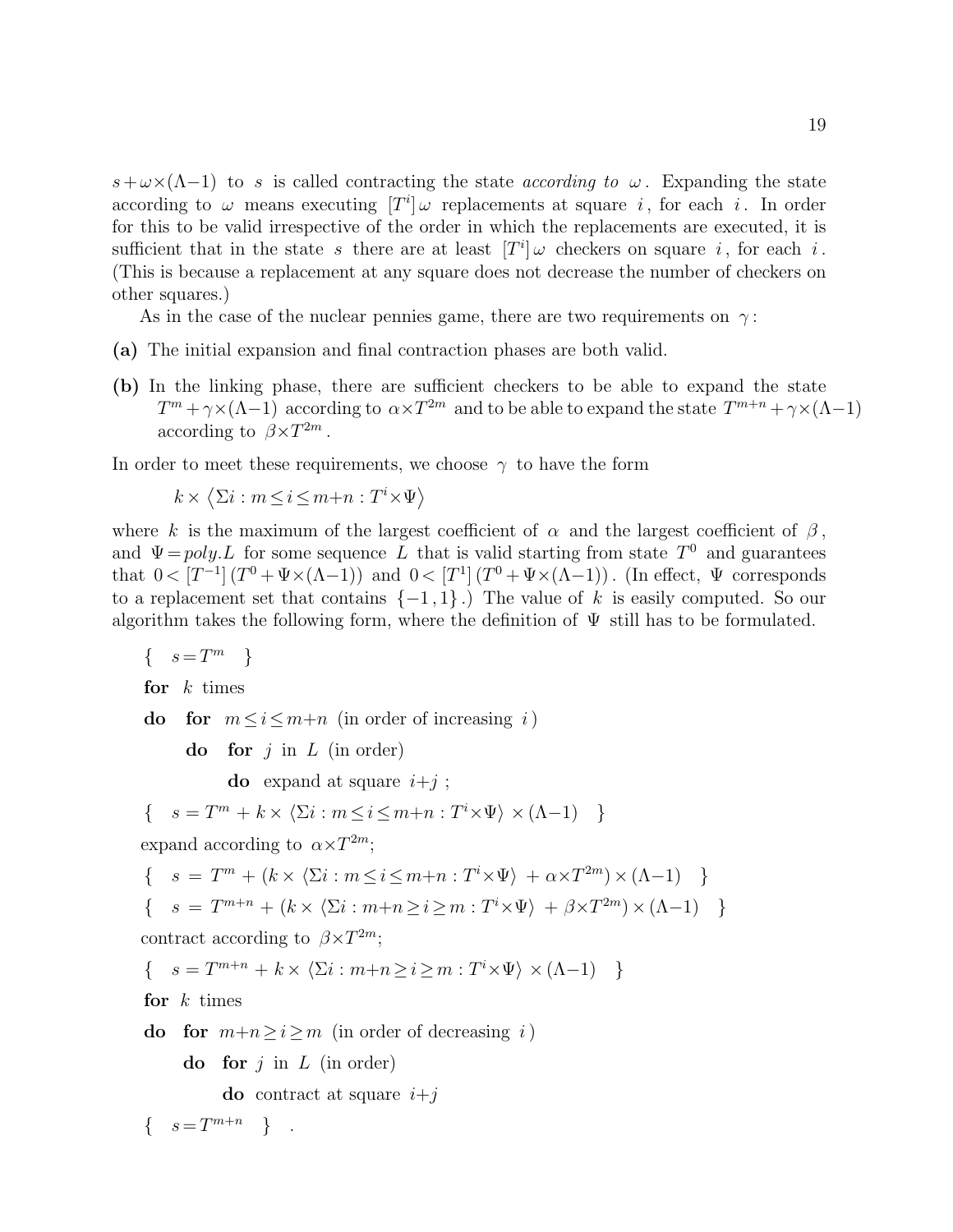The expansion in the initial phase is valid for the following reasons. First, provided  $\Psi$ is chosen so that

(17) 
$$
0 < [T^1] (T^0 + \Psi \times (\Lambda - 1)) ,
$$

each time a checker at square  $i+j$  is replaced, a checker is added at square  $i+j+1$  ready for the next replacement specified by L; also, provided  $\Psi$  is chosen so that

(18) 
$$
0 < [T^{-1}](T^0 + \Psi \times (\Lambda - 1)) ,
$$

a checker is added at square m when i equals  $m+1$  ready for any subsequent iteration of executing the expansions specified by L. (Note that  $0 \leq n$  so that  $m+1 \leq m+n$ ). A similar argument justifies the validity of the contraction phase (with the roles of the two provisos on  $\Psi$  reversed). The expansions and contractions according to  $\alpha \times T^{2m}$  and  $\beta \times T^{2m}$  are then valid because, by inspection of (14) and the fact that  $0 \lt m$ ,

$$
m < \operatorname{cod.}(\alpha \times T^{2m}) \leq \deg.(\alpha \times T^{2m}) \; < \; (n-m) + 2m \;\;,
$$

and

$$
m < \operatorname{cod.} (\beta {\times} T^{2m}) \leq \deg. (\beta {\times} T^{2m}) < (n-m) + 2m \enspace .
$$

(For polynomial p,  $\deg p$  is the degree of p: the largest power of T that has a non-zero coefficient; similarly,  $\cot p$  is the smallest power of T that has a non-zero coefficient.) The provisos on the choice of  $\Psi$  guarantee the presence of checkers at squares m thru  $m+n-1$  after the initial expansion phase and at squares  $m+1$  thru  $m+n$  before the final contraction phase.

The following section documents how to construct  $\Psi$ .

#### 4.3.3. The Intermediate State

In this section, we show how to construct a valid sequence of (relative) replacement positions L that begins with (relative) position 0 and guarantees  $(17)$  and  $(18)$ , where  $\Psi = poly.L$ .

We begin by constructing two multisets  $A$  and  $B$ . The elements of  $A$  and  $B$  are non-zero elements of the replacement set  $R$ . That is,

$$
\mathsf{set}.A \cup \mathsf{set}.B \subseteq \mathsf{set}.R - \{0\} .
$$

(The function set coerces a multiset to a set.) On termination of the algorithm,  $\Sigma A$  (the sum of all the elements of the multiset A; for example,  $\Sigma$ {|2\*(-3), 1\*2, 1\*3|}=-1) is  $-(\text{gcd}.R)$  and  $\Sigma B$  is  $\text{gcd}.R$ . The algorithm is an adaptation of Euclid's algorithm that takes account of the presence of negative as well as positive values in  $R$ . It reduces the set R to the set  ${-(\text{gcd}.R), \text{gcd}.R}$  by repeatedly removing the minimum value x and maximum value y in R, replacing them by either  $-(\gcd\{x,y\})$  or  $\gcd\{x,y\}$ , the choice being made in such a way as to guarantee that  $R$  always has at least one negative element and at least one positive element. Since we may assume that  $gcd.R = 1$ , the set R is thus reduced to  $\{-1,1\}$ .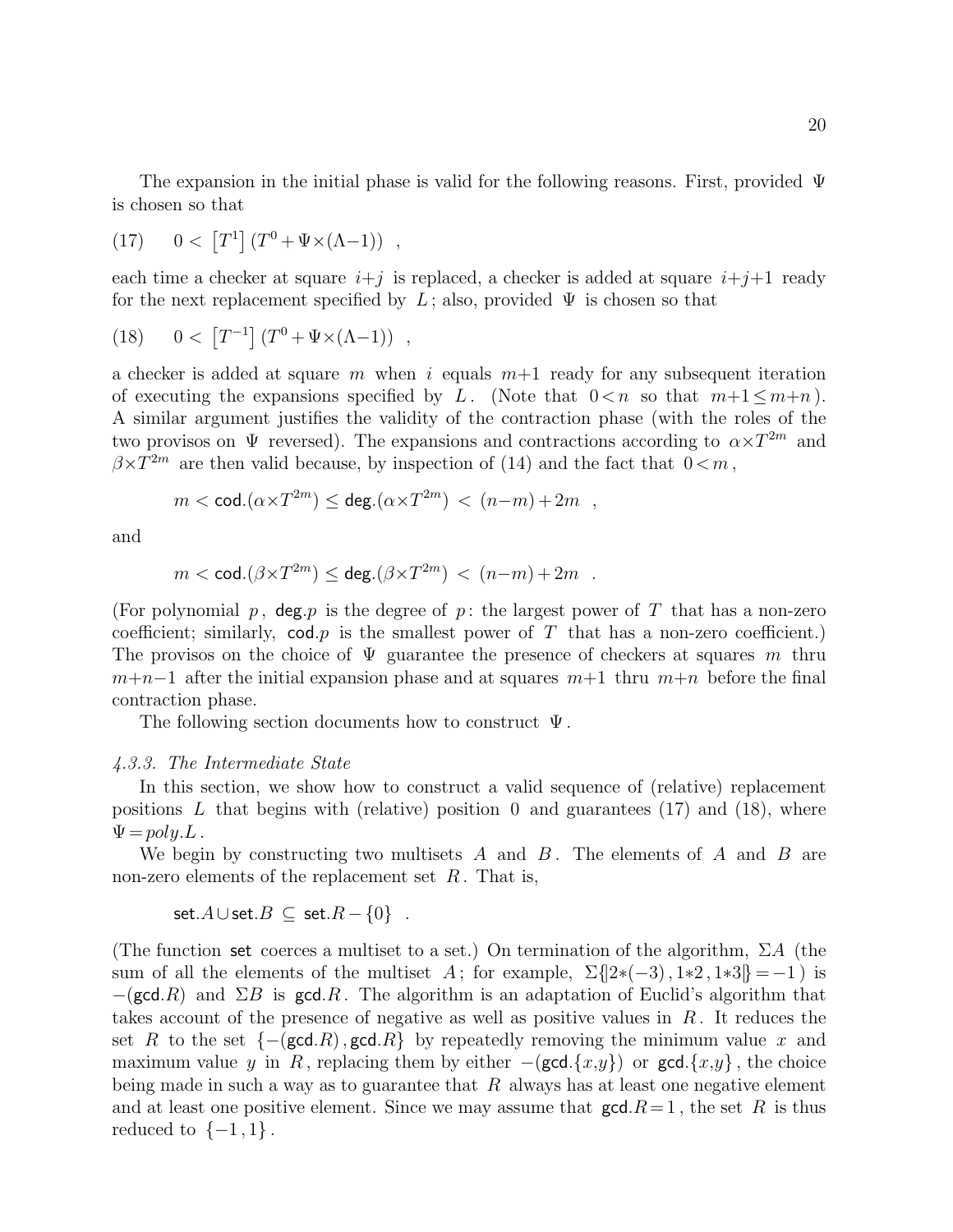$\{$  min.  $R < 0 <$  max.  $R$   $\}$  $x, y := min.R, max.R$ ;  $Q, A, B := \text{set}.R - \{x, 0, y\}, \{||x||, ||y||\};$ { Invariant:  $\Sigma A = x \land \Sigma B = y \land x < 0 < y$  $\wedge$  Q ⊂ set.R  $\wedge$  gcd. $(Q \cup \{x,y\}) =$  gcd.R Bound:  $|Q|$  }  $do x \neq -(gcd.R) \lor y \neq gcd.R \rightarrow$  $do -x < y \rightarrow y, B := x+y, A \oplus B$  $\Box$   $y \leq -x \rightarrow x \cdot A := x+y \cdot A \oplus B$ od ;  $\{-x=y \wedge \gcd(Q \cup \{x,y\}) = \gcd(R) \}$ if  $Q \neq \emptyset$  ∧ min. $Q < 0$  →  $x := min.Q$ ;  $Q, A := Q - \{x\}, \{x\}$  $\Box$   $Q \neq \emptyset \land \text{max}.Q > 0 \rightarrow y := \text{max}.Q$ ;  $Q, B := Q - \{y\}, \{y\}$  $\Box$   $Q = \emptyset \rightarrow skip$  $fi$ 

od

{  $\Sigma A = -(\text{gcd}.R) \wedge \Sigma B = \text{gcd}.R$  }

Although not formally documented above, it is important to note that all elements of A and  $B$  are non-zero. (The multiset  $R$  may contain 0 but the algorithm exploits the fact that 0 is the unit of greatest common divisor: see the initialisation of  $Q$ .)

From the multisets A and B we construct a sequence L of relative positions. This list is a valid sequence of positions that guarantees that if there is a checker on some square i and expansions are made at each of the squares in  $L$  in order relative to  $i$ , on termination there will be at least one checker on squares  $i - \text{gcd}.R$  and  $i + \text{gcd}.R$ .

Any sequence that is formed from the multiset A by ordering its elements and then forming the corresponding sequence of partial sums is valid. (For example, {|2∗(−3), 2∗2|} might be ordered as the sequence  $-3, 2, -3, 2$ ; the sequence of partial sums is then  $0, -3, -1, -4, -2$ .) Moreover, starting from a state where there is a checker on square i, such a sequence of partial sums results in a checker on square  $i-\text{gcd}.R$  (because  $\Sigma A$ is  $-(\gcd R)$ ). This is easily proven by induction on the length of the sequence of partial sums; the basis is the assumption that there is a checker on square  $i$  and the induction step exploits the fact that set.A is a subset of set.R. Similarly, any sequence formed from the multiset B in the same way results in a checker on square  $i+gcd.R$ . The complication is combining the two sequences; it is not possible, for example, to simply join the sequences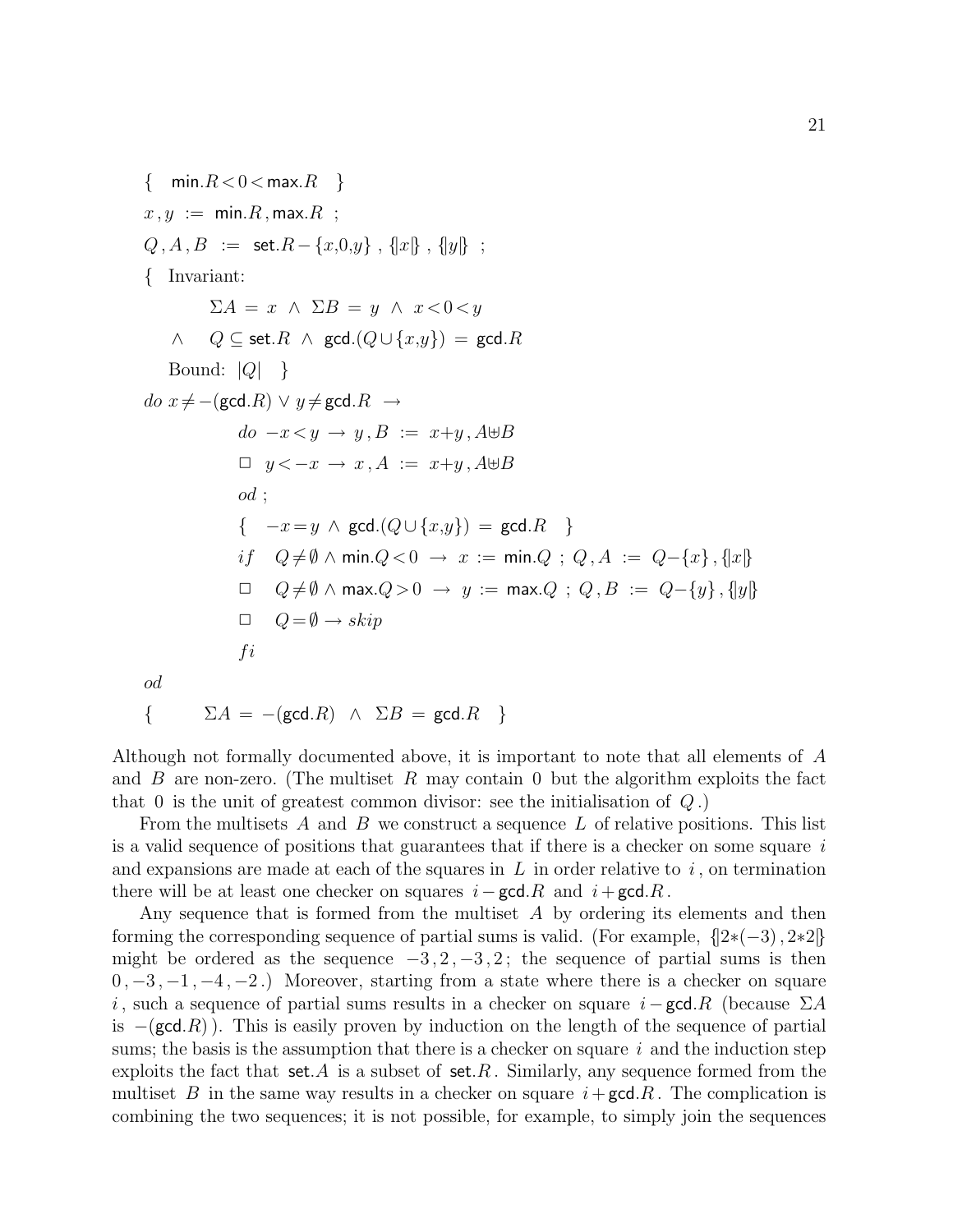because there is no guarantee of there being a checker at relative position 0 after this checker is replaced in the first step.

We resolve the problem by splitting the multisets  $A$  and  $B$  into positive and negative elements. The head of L is 0. Let  $A^-$  denote the sub-multiset of A consisting of the negative elements of A and let  $A^+$  denote the sub-multiset of A consisting of the positive elements of A. Suppose we sequence the elements of  $A^-$  arbitrarily (making sure that the number of times each element appears in the sequence equals its multiplicity in  $A^-$ ). Let  $p\bar{s}A^{-}$  denote the sequence of partial sums of  $A^{-}$ , omitting the head element, 0. Note that the last element of this sequence is  $\Sigma A^-$ . Let  $\Sigma A^-+psA^+$  denote the sequence formed by adding  $\Sigma A^-$  to each element of the sequence of partial sums of  $A^+$ , again omitting the head element 0. Define  $\Sigma B^+ + psB^-$  similarly. Then the sequence L is given by:

$$
L = [0] + psA^{-} + (\Sigma A^{-} + psA^{+}) + psB^{+} + (\Sigma B^{+} + psB^{-}) .
$$

This is a valid sequence starting from an arbitrary state  $T<sup>i</sup>$  because each of the relative positions in  $psA^-$  is negative and so too is each of the relative positions in  $\Sigma A^-+psA^+$ —the last element of this sequence is  $\Sigma A$  which equals  $-(\gcd R)$  and it is the largest element of the sequence—; similarly, each of the relative positions in  $psB^+$  is positive and so too is each of the relative positions in  $\Sigma B^+ + ps B^-$ .

This completes the development of the algorithm.

## 4.4. Constructing Solvable Replacement-Set Games

The algorithm we have derived in section 4.3 would not be of any interest were it not possible to construct many examples of replacement-set games. Fortunately, there is an abundance of such examples. In this section, we show how to construct several infinite classes of replacement-set games; we believe that, except for the very simplest examples in each class, all the games would be very challenging to solve without knowledge of the theory that we have developed.

A well-known result is that, in  $\mathbb{Z}[T]$ , a polynomial is a divisor of  $T^{n}-1$  equivales it is a product of so-called *cyclotomic polynomials*. Specifically, suppose  $\Phi$ .k denotes the k th cyclotomic polynomial. Then, using the symbol " $\backslash$ " to denote both the divides relation on polynomials in  $\mathbb{Z}[T]$  and the divides relation on numbers

$$
\Psi \setminus (T^n - 1) \equiv \langle \exists D : D \subseteq \mathbb{N} : \Psi = \langle \Pi k : k \in D \wedge k \rangle n : \Phi \cdot k \rangle
$$

(The theory of cyclotomic polynomials is very well known. Wikipedia, [9] and [17] are the sources we have used for information on cyclotomic polynomials.)

For brevity, a polynomial in  $\mathbb{Z}[T]$  that can be written as  $\langle \Pi k : k \in D : \Phi. k \rangle$  for some non-empty set D of strictly positive natural numbers will be called a *cyclotomic product*. Note that  $\langle \Pi k : k \in D : \Phi. k \rangle$  is a divisor of  $T^{lcm.D}-1$ . (The function lcm returns the lowest common multiple of a set of numbers.) Note also that a cyclotomic product is uniquely defined by the set D. (This is because cyclotomic polynomials are irreducible and  $\mathbb{Z}[T]$ is a unique factorisation domain.) Given a cyclotomic product,  $p$ , we call the set D of strictly positive natural numbers such that  $p = \langle \Pi k : k \in D : \Phi \cdot k \rangle$  the natural factors of p.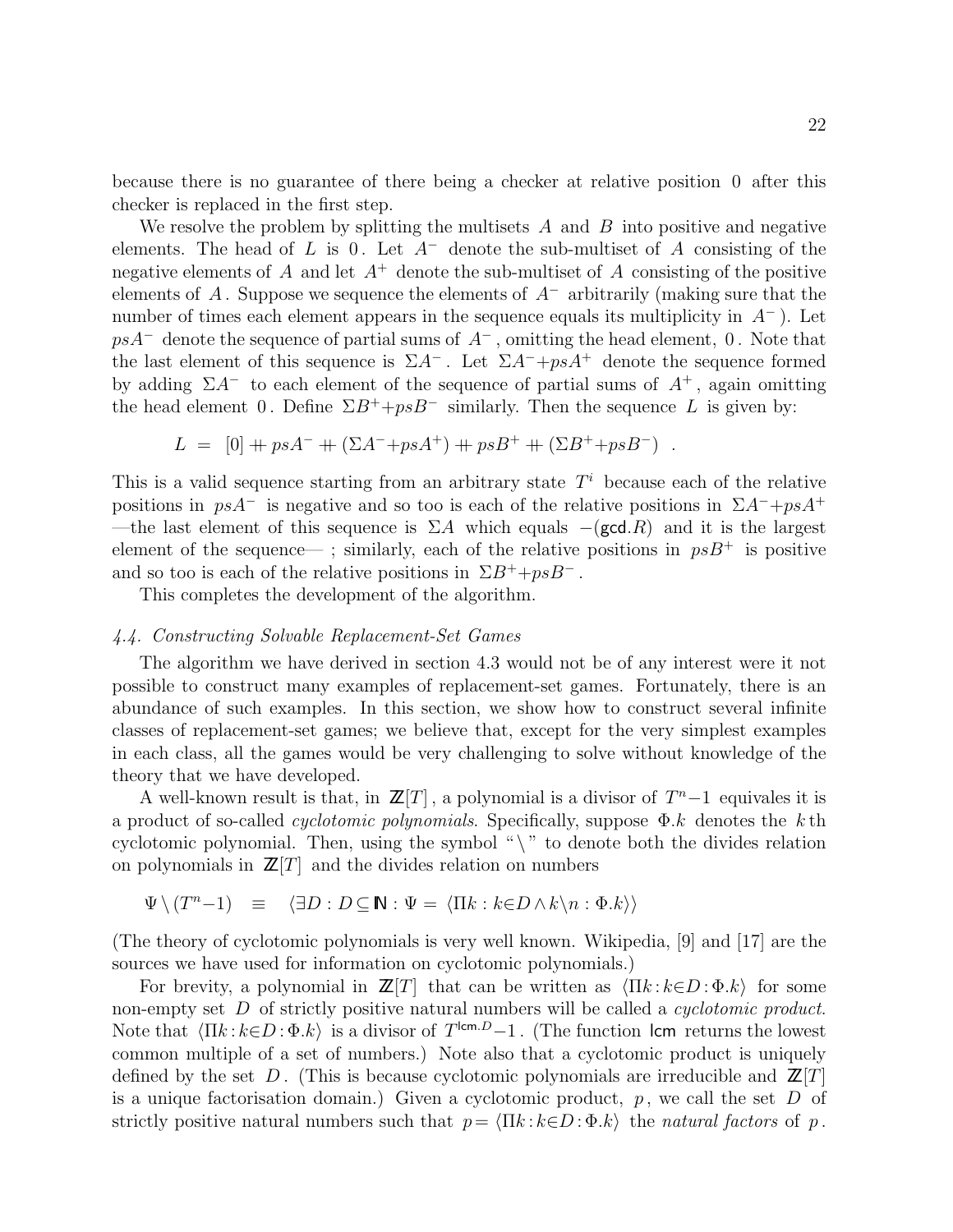(The adjective "natural" is used to avoid confusion with the cyclotomic polynomials  $\Phi.k$ , where  $k\in D$ , which would be called the *factors* of p.)

The construction of an infinite class of games is straightforward: it suffices to consider just two classes of cyclotomic products:

- (a) Each element of the class is a polynomial in  $\mathbb{Z}[T]$  such that exactly one of the coefficients is  $-1$  and all other coefficients are in  $\mathbb N$ .
- (b) Each element of the class is a polynomial in  $\mathbb{N}[T]$ .

We call replacement-set games derived from cyclotomic products in class (a) true replacement-set games. This is because, for this class of games, a move always truly "replaces" a checker in the sense that the number of checkers on one square strictly decreases (by one) in an "expansion" move: the checker is replaced by checkers elsewhere on the tape. For this class of games, the number  $m$  is the exponent of the single negative coefficient in the cyclotomic product.

We call replacement-set games derived from cyclotomic products in class (b) monotonic replacement-set games. They are instances of replacement-set games but, in an expansion move, the number of checkers on each square does not decrease. For products in class (b), the choice of  $m$  is an arbitrary number that is greater than 0 and less than the degree of the product: if  $\Psi$  is a cyclotomic product in  $\mathbb{N}[T]$ , we take  $\Lambda$  to be  $1 + \Psi \times T^{-m}$ .

In this section, we show how to construct an unbounded number of (solvable) true replacement-set games (section 4.4.3) and an unbounded number of (solvable) monotonic games (section 4.4.2). We begin by giving a brief overview of properties of products of cyclotomic polynomials.

## 4.4.1. Properties of Cyclotomic Products

Cyclotomic polynomials are irreducible factors of  $T<sup>n</sup> - 1$  for positive natural numbers n . The properties of cyclotomic polynomials are frequently discussed in textbooks (for example [9]) and, so, we state such properties without proof. The properties of non-trivial products of cyclotomic polynomials —which is what we are interested in— do not appear to have been documented, so we are obliged to provide proofs.

The  $m$  th cyclotomic polynomial is defined by

$$
\Phi.m = \left\langle \Pi k : 0 \le k < m \wedge k \perp m : e^{\frac{2k\pi}{m}i} \right\rangle
$$

where  $k\perp m$  means that natural numbers k and m are coprime. From this definition, we have that for all positive natural numbers  $n$ ,

(19) 
$$
T^{n}-1 = \langle \Pi k : 1 \leq m \leq n \wedge m \rangle n : \Phi.m \rangle .
$$

Equation (19) is a recurrence relation in  $\Phi$ . Solving, we get the inductive definition:

(20) 
$$
\Phi.m = \begin{cases} 1, & \text{if } m = 0 ; \\ T - 1, & \text{if } m = 1 ; \\ \frac{(T^m - 1)}{(T - 1)} \times \langle \Pi \, k : 1 < k < m \land k \backslash m : \frac{1}{\Phi \cdot k} \rangle, & \text{if } m \ge 2 . \end{cases}
$$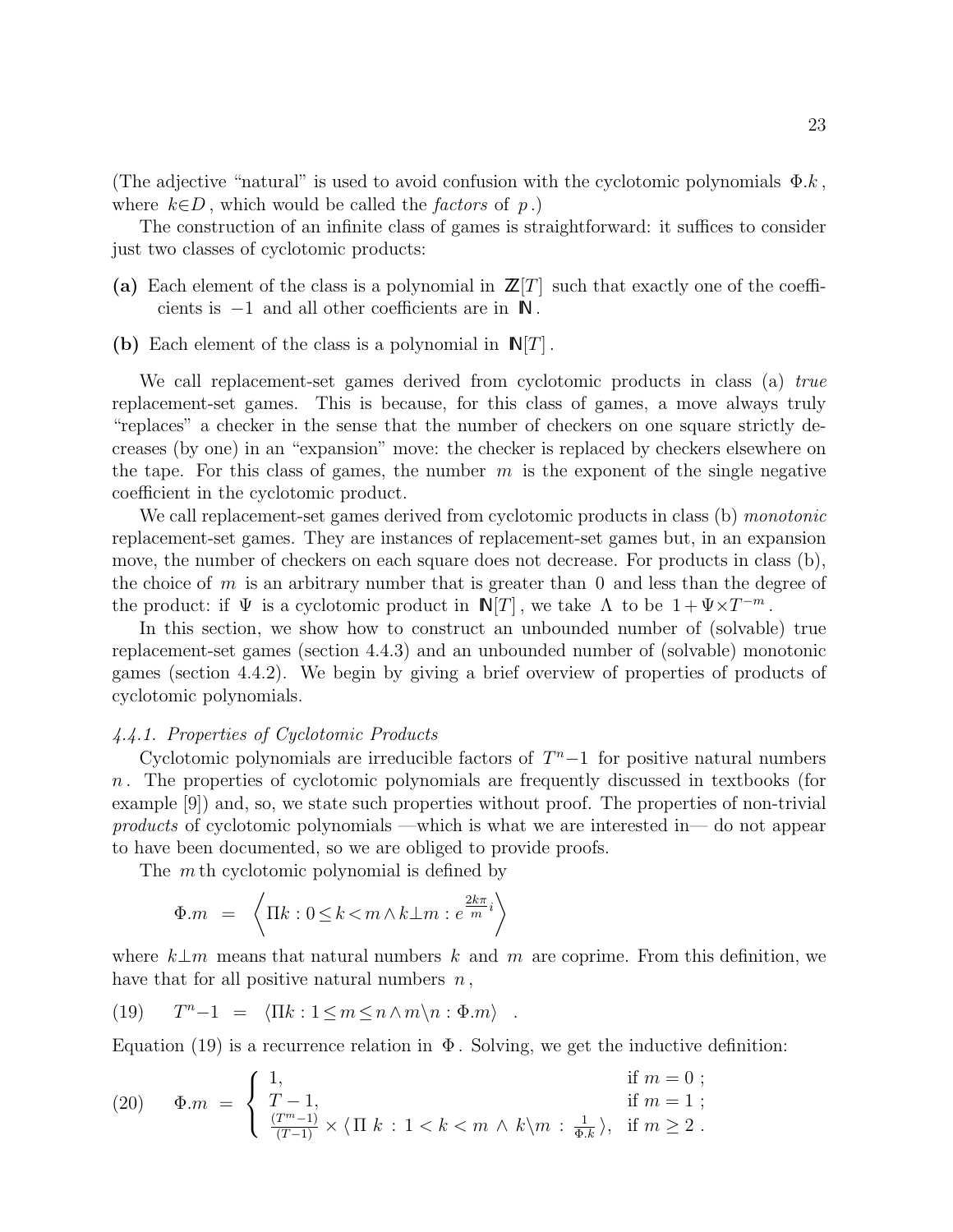With the aid of Möbius function  $\mu$ , which is defined by the recurrence relation:

$$
\langle \Sigma k : 1 \le k \le m \wedge k \rangle m : \mu.k \rangle = [m=1],
$$

Φ can be calculated by the following formula:

(21) 
$$
\Phi.m = \left\langle \Pi k : 1 \leq k \leq m \wedge k \setminus m : (T^k - 1)^{\mu \cdot (\frac{m}{k})} \right\rangle .
$$

From the definition of  $\mu$ , it is easy to show that, for all m,  $\mu$ .m is either  $+1$ ,  $-1$  or 0. (See, for example, [9].) It is 0 if the exponent of at least one prime number in the prime factorisation of m is greater than 1. Otherwise, m is said to be *square-free* and  $\mu$ m is  $+1$  if the number of prime factors of m is even and  $-1$  if the number of prime factors of  $m$  is odd. In general, we have

(22) 
$$
\Phi.(m \times a^2) = (\Phi.(m \times a))[T := T^a]
$$
.

Using this formula, computing the polynomial form of  $\Phi.m$ , for all m, is reduced to computing the polynomial form of  $\Phi.m$  for all square-free m. For square-free m, formula (21) becomes:

(23) 
$$
\Phi.m = \frac{\langle \Pi k : 1 \leq k \leq m \land k \rangle m \land \mu.m = \mu.k : T^k - 1 \rangle}{\langle \Pi k : 1 \leq k \leq m \land k \rangle m \land \mu.m \neq \mu.k : T^k - 1 \rangle}.
$$

When  $m \geq 2$ , the number of terms in the numerator of (23) equals the number of terms in its denominator.

#### 4.4.2. Constructing Monotonic Replacement-Set Games

Monotonic replacement-set games are based on cyclotomic products that are elements of  $\mathbb{N}[T]$ . In this section, we show how to construct such products.

From (20) we deduce that  $(\Phi.1)|T := 0| = -1$  and  $(\Phi.m)|T := 0| = 1$  for all  $m > 2$ . It follows that a cyclotomic product is an element of  $N[T]$  (i.e. all its coefficients are nonnegative) only if 1 is not one of its natural factors. From (22) and (23), any non-trivial cyclotomic product that does not have 1 as a natural factor can be written in the form

$$
\left\langle \Pi ab \,:\, ab\!\in\!PN \,:\, \frac{T^{\text{fst}.ab}\!-\!1}{T^{\text{snd}.ab}\!-\!1} \right\rangle
$$

for some set  $PN$  of pairs of numbers. However, not all such products are cyclotomic products. Nevertheless, this is the basis for one method of constructing cyclotomic products in  $\mathbb{N}[T]$ .

Suppose we define  $\Gamma(a,b)$  by

(24) 
$$
\Gamma.(a,b) = \frac{T^{a \times b} - 1}{T^b - 1}
$$
.

Then

(25) 
$$
\Gamma.(a,b) = \langle \Sigma k : 0 \le k < a : T^{k \times b} \rangle
$$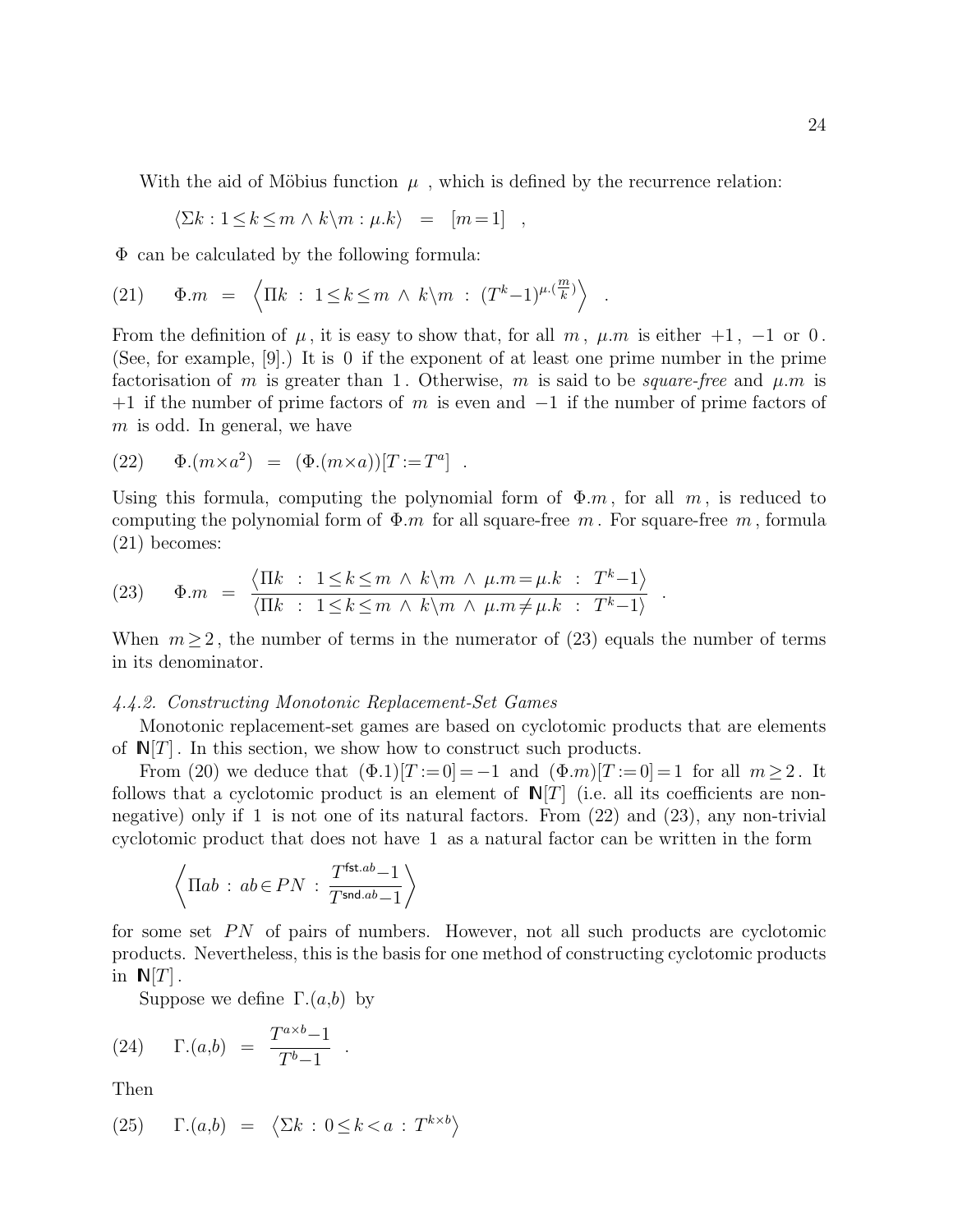and, by combining  $(19)$  and  $(24)$ ,

(26) 
$$
\Gamma.(a,b) = \langle \Pi k : k \setminus (a \times b) \land \neg(k \setminus b) : \Phi.k \rangle
$$

That is, for all a and b such that  $a \geq 2$  and  $b \geq 1$ ,  $\Gamma(a,b)$  is a cyclotomic product in  $\mathbb{N}[T]$ . This suggests a systematic way of constructing monotonic replacement-set games: for any set PN of pairs of numbers such that for all  $ab \in PN$ , fst. $ab > 2$  and snd. $ab > 1$ ,

$$
(27) \qquad \langle \Pi ab : ab \in PN : \Gamma ab \rangle
$$

is a polynomial in  $\mathbb{N}[T]$ . It is also a cyclotomic product if

$$
\langle \forall ab, cd, a, b, c, d, k
$$
  
\n
$$
\therefore ab \in PN \land cd \in PN \land ab \neq cd \land ab = (a, b) \land cd = (c, d)
$$
  
\n
$$
\therefore \neg(k \setminus (a \times b) \land \neg(k \setminus b) \land k \setminus (c \times d) \land \neg(k \setminus d))
$$

That is, if (27) is expanded into a product of cyclotomic polynomials with the aid of (26), no cyclotomic polynomial is repeated. Note that the test on  $k$  can be simplified to

 $k\setminus((a\times b)\nabla(c\times d)) \Rightarrow k\setminus b\vee k\setminus d$ 

where " $\nabla$ " is the gcd operator. Summarising, we have:

**Theorem 28.** Suppose  $PN$  is a set of pairs of numbers with the above property and f is any number such that

 $0 < f < \langle \Sigma ab : ab \in PN : \text{deg.}(\Gamma.ab) \rangle$  .

Let the replacement-set  $R$  be the multi-set defined by the polynomial

 $\langle \Pi ab : ab \in PN : \Gamma ab \rangle \times T^{-f} + 1$ 

and let n equal  $\langle LCM \, ab : ab \in PN : \text{fst}.ab \times \text{snd}.ab \rangle$ . Then  $(R, n)$  is a solvable replacementset game, which we denote by  $E_{PN,f}$ .

 $\Box$ 

Examples of such games were given in section (4.2):

 $E_{\{(3,1)\},1} = (\{1*(-1), 2*0, 1*1\}, 3)$ 

and

$$
E_{\{(2,8)\},3} = (\{1*(-3),1*0,1*5\},16) .
$$

In both examples, the set of pairs has just one element so there is nothing to check.

Lots of other examples can be constructed. For example, given a square-free number n, let  $prf.n$  denote the set of prime factors of n. (For example,  $prf.6 = \{2,3\}$ .)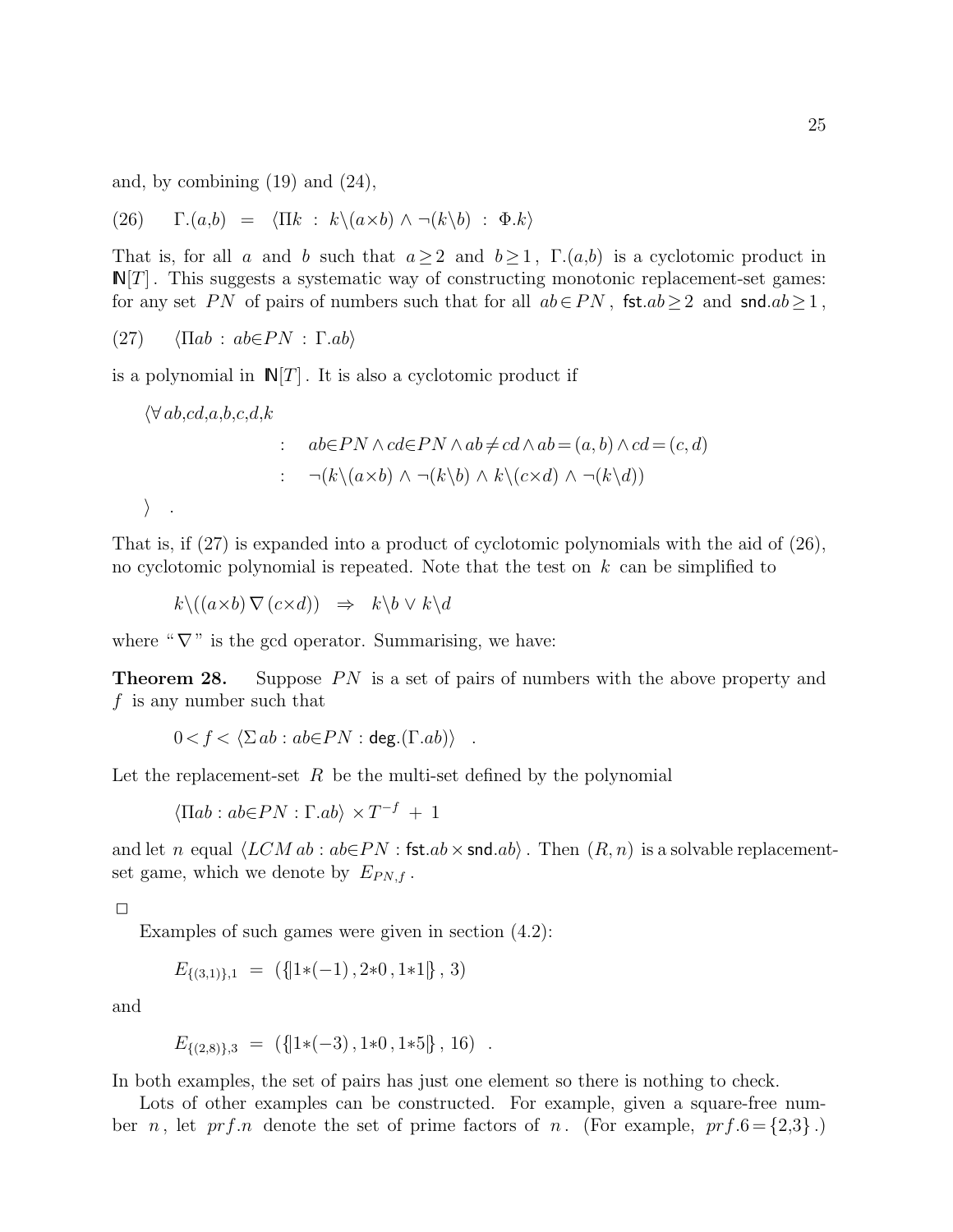Then we can choose PN to be  $\{p : p \in prf.n : (p, 1)\}\$ . Choose any offset f such that  $0 < f < \langle \Sigma p : p \in prf.n : p-1 \rangle$ . Then the game  $(E_{PN,f}, n)$  is solvable. The replacement set R is the multiset corresponding to  $(\Psi + T^f) \times T^{-f}$  where  $\Psi = \langle \Pi p : p \in prf.n : \Gamma.(p, 1) \rangle$ . For example, taking n to be 6, the polynomial  $\Psi$  is

$$
1 + 2 \times T + 2 \times T^2 + T^3
$$

Choosing the offset to be 2 , we get the (solvable) game

.

$$
(\{1*(-2), 2*(-1), 3*0, 1*1\}, 6) .
$$

Table 2 uses variables  $n, f, a, b, c$  and d to define several subclasses of monotonic games; concrete examples follow the description of each subclass. In each case, the requirement on  $f$  is that the replacement set contain both strictly positive and strictly negative elements. The requirement on a, b, c and d in the class  $E_{\{(a,b),(c,d)\},f}$  is

$$
\langle \forall k : k \rangle ((a \times b) \nabla (c \times d)) : k \backslash b \vee k \backslash d \rangle .
$$

The class  $E_{\{(2,2n)\},1}$  was previously identified by Marcelo Fiore [private communication, 2010]. The class  $E_{\{(a,a^{n-1})\},\{1\}}$  was studied by the authors in the earlier paper [18]. The final example illustrates that the multiplicity of several elements of the replacement set may be greater than 1 .

| Name                           | Replacement (Multi-)Set                                                                 | Displacement                           |
|--------------------------------|-----------------------------------------------------------------------------------------|----------------------------------------|
| $E_{\{(n,1)\},f}$              | $\{  i: 0 \le i < n : i-f  \} \trianglerighteq \{  0  \}$                               | $\,n$                                  |
| $E_{\{(5,1)\},2}$              | $\{-2, -1, 2*0, 1, 2\}$                                                                 | 5                                      |
| $E_{\{(2,2n)\},f}$             | $\{-f, 0, 2n - f\}$                                                                     | 4n                                     |
| $E_{\{(2,8)\},5}$              | $\{-5, 0, 3\}$                                                                          | 16                                     |
| $E_{\{(a,a^{n-1})\},f}$        | $\{  i: 0 \le i < a: i \times a^{n-1} - f  \} \uplus \{  0  \}$                         | $a^n$                                  |
| $E_{\{(3,3^2)\},7}$            | $\{-7, 0, 2, 11\}$                                                                      | 27                                     |
| $E_{\{(a,b),(c,d)\},f}$        | $\{  i: 0 \le i < a \land 0 \le j < b : i \times b + j \times d - f  \} \cup \{  0  \}$ | $lcm.$ { $a \times b$ , $c \times d$ } |
| $E_{\{(3,1),(2,8)\},6}$        | $\{-6, -5, -4, 0, 2, 3, 4\}$                                                            | 48                                     |
| $E_{\{(2,5),(3,7),(2,14)\},9}$ | $\{-9, -4, -2, 0, 3, 2*5, 2*10, 12, 17, 19, 24\}$                                       | 210                                    |

#### Table 2: Monotonic Replacement-Set Games

Not every monotonic replacement-set game has the form  $E_{PN,f}$  for some PN and some  $f$ . The game  $M2$  in table 1 is an example.

# 4.4.3. Constructing True Replacement-Set Games

We now consider the construction of "true" replacement-set games. Recall that these are games derived from a cyclotomic product with one coefficient that is −1 and all other coefficients are positive.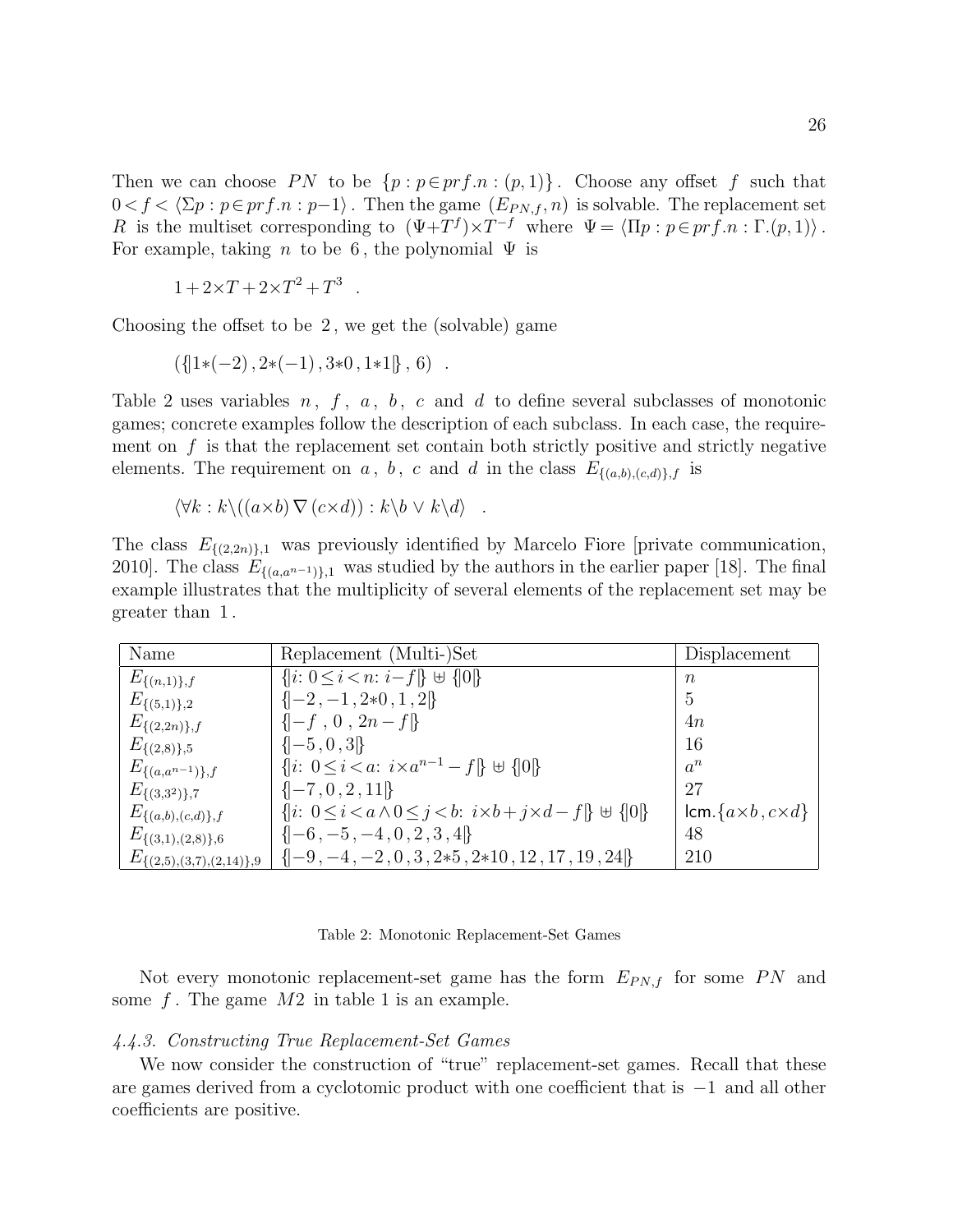The construction of true replacement-set games seems to be considerably more difficult than the construction of monotonic replacement-set games. (Of course, it is always possible to use a brute-force search of all cyclotomic products of appropriate degree, but we do not regard this as an acceptable construction method.) In this section, we present one class of true replacement-set games, albeit constructed in a somewhat ad hoc fashion. The class of games is formulated in the following theorem.

**Lemma 29.** For all distinct primes  $p$  and  $q$ ,

(30) 
$$
\Phi.(p \times q) \times \Gamma.(p \times q - p - q , 1)
$$

is a cyclotomic product with one coefficient that is −1 and all other coefficients are positive. Moreover, it is a factor of  $T<sup>n</sup>-1$  where *n* is the least common multiple of  $p \times q$  and  $p \times q - p - q$ .

**Proof** Since  $p \times q$  is greater than  $p \times q - p - q$ , we have that  $p \times q$  is not a divisor of  $p \times q - p - q$ . By (26), the formula (30) can be rewritten as:

$$
\langle \Pi k : k = p \times q \vee (k \setminus (p \times q - p - q) \wedge k \neq 1) : \Phi \cdot k \rangle .
$$

Further, by (19), (30) is a factor of  $T<sup>n</sup>-1$  where *n* is the least common multiple of  $p \times q$ and  $p \times q - p - q$ .

We now show that the formula (30) has only one negative coefficient. We begin by observing that

$$
\Phi.(p \times q) \times \Gamma.(p \times q - p - q , 1) + T^{p \times q - p - q}
$$
\n
$$
= \begin{cases}\n(23) \text{ and } (24) \\
T^{p \times q} - 1 \times T^{-1} \times T^{p \times q - p - q} - 1 \\
T^{p-1} \times T^{q-1} \times T^{-1} + T^{p \times q - p - q} \\
\{\text{polynomial arithmetic }\} \\
T^{(q-1) \times p} - 1 \times T^{(p-1) \times q} - 1 \\
T^{p-1} \times T^{q-1} \\
T^{q-1} \\
\{\text{definition of } \Gamma\}\n\end{cases}
$$
\n
$$
= \begin{cases}\nT^{(q-1)} \times p - 1 \\
\{\text{definition of } \Gamma\} \\
\Gamma \cdot (q - 1, p) \times \Gamma \cdot (p - 1, q)\n\end{cases}
$$

That is,

$$
\Phi.(p\times q)\times \Gamma.(p\times q-p-q~,~1)~+~T^{p\times q~-~p~-~q}~~\in~~\mathbb{N}[T]
$$

and if the  $(p \times q - p - q)$ th coefficient of  $\Gamma(q-1, p) \times \Gamma(q-1, q)$  is 0,

$$
\Gamma.(q-1,p) \times \Gamma.(p-1,q) - T^{p \times q-p-q}
$$

(which equals (30)) has one coefficient that is  $-1$  and all other coefficients are positive.

By (25), powers of monomials in  $\Gamma$ . $(q-1, p) \times \Gamma$ . $(p-1, q)$  are  $j \times p + k \times q$  for  $0 \le j < q-1$ and  $0 \leq k \leq p-1$ . But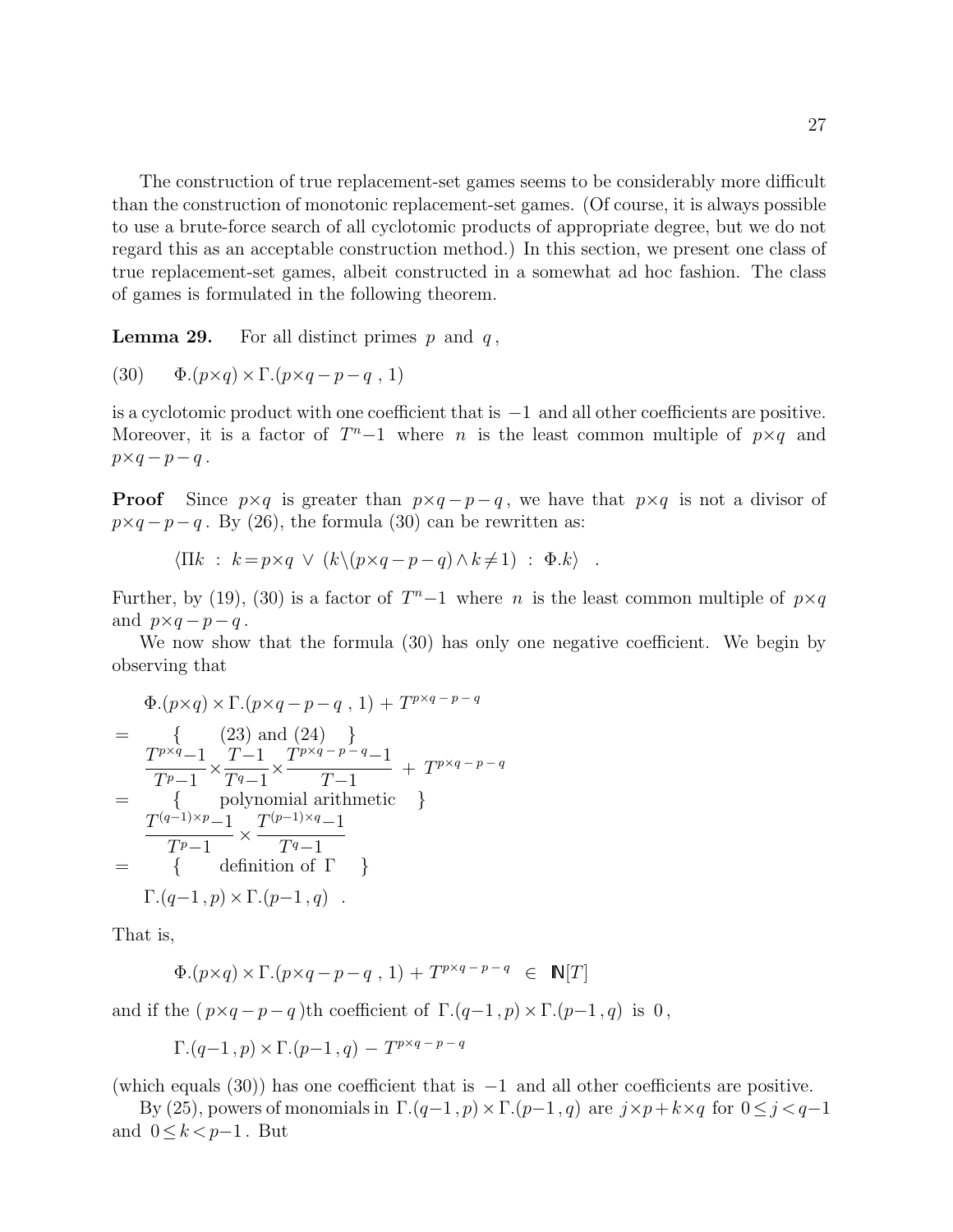$$
j \times p + k \times q = p \times q - p - q
$$
  
= { arithmetic }  

$$
(j+1) \times p + (k+1) \times q = p \times q
$$
  
= { p and q are distinct primes }  

$$
(j+1=q \land k+1=0) \lor (j+1=0 \land k+1=p)
$$
  
= {  $0 \le j < q-1 \land 0 \le k < p-1$  }  
false .

That is, the  $(p \times q - p - q)$ th coefficient of  $\Gamma(q-1, p) \times \Gamma(q-1, q)$  is indeed 0.  $\Box$ 

**Theorem 31.** Let  $\Psi$  denote

$$
\Phi.(p \times q) \times \Gamma.(p \times q - p - q , 1) + T^{p \times q - p - q} .
$$

Define the multiset  $R$  to be

 $\{ |i: 0 \leq i: (\lceil T^i \rceil \Psi) * (i - (p \times q - p - q)) | \}$ 

and define *n* to be the least common multiple of  $p \times q$  and  $p \times q - p - q$ . Then  $(R, n)$  is a solvable (true) replacement-set game.

Proof Follows from lemma 29 and the algorithm given in section 4.3.  $\Box$ 

Examples of games constructed using theorem 31 are the games  $D_{2,3}$ ,  $D_{2,5}$  and  $D_{3,5}$ given in table 1. The game M1 in table 1 is also a true replacement-set game but is not an instance of the class D. (It is derived from  $\Phi.3 \times \Phi.12$ .)

## 5. Conclusion

Games are a well-established medium for illustrating mathematical insights. They are particularly useful for developing algorithmic-problem-solving skills because games are inherently about algorithms for winning and they require little motivation.

The common theme of all our examples is the exploitation of invariant properties of polynomials. The class of tiling problems discussed in section 3 assumes that all "ominoes" are straight. Golomb [1] extends his colouring argument to other problems where the ominoes are not straight. We haven't explored these problems. It would be interesting to see whether the algebraic formulation can be extended to such problems in a uniform way.

The primary novel contribution of this paper is the class of "replacement-set games" and their solution. A vital aspect of this class is the ability to construct abundantly many challenging instances — isolated examples of games have very little pedagogical value. Although we have achieved this goal, our investigation has left several open problems. A particular challenge is to identify necessary and sufficient conditions for a cyclotomic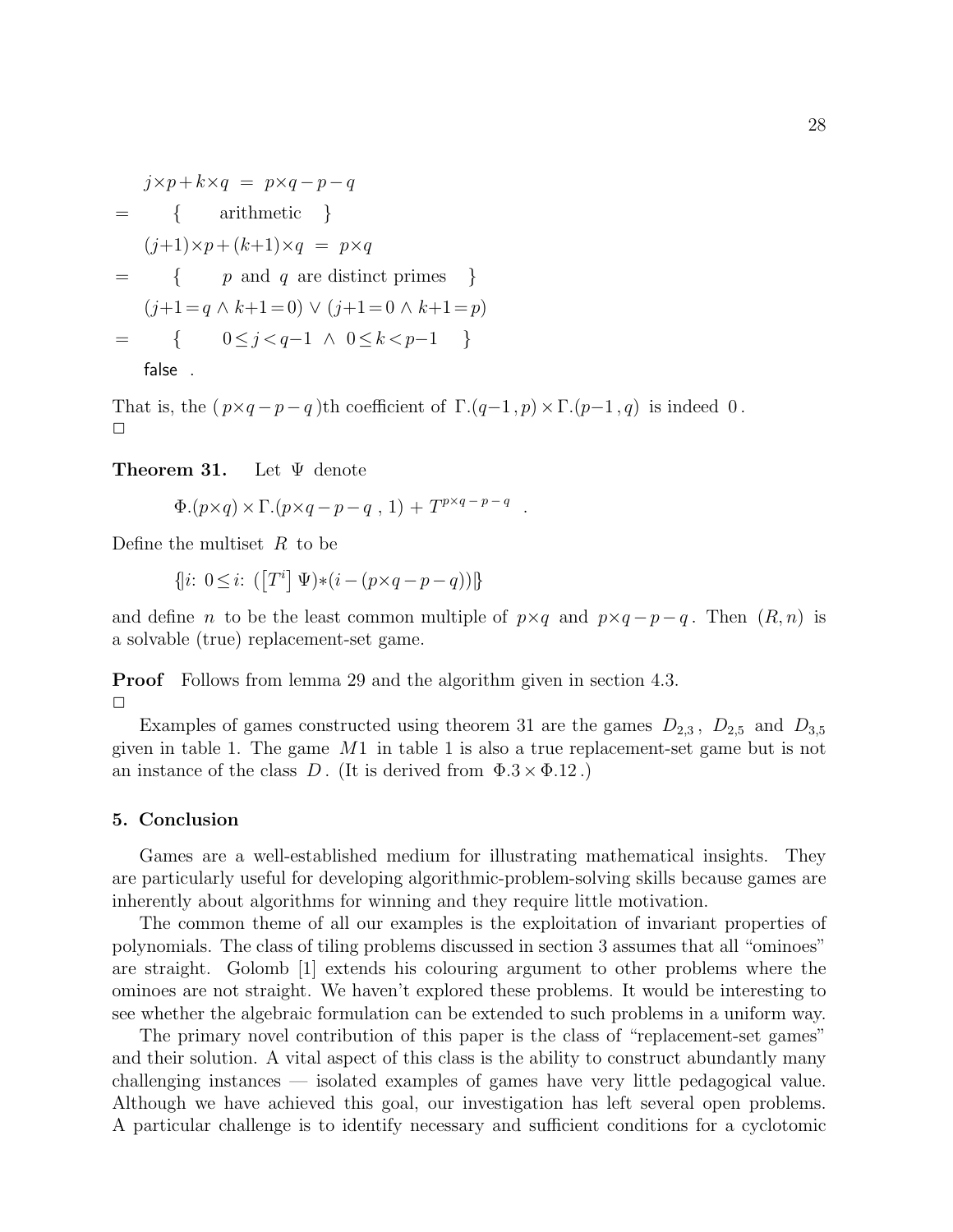product to be an element of  $N[T]$  or to have exactly one coefficient that equals  $-1$  conditions that admit simple algorithms to construct arbitrary instances.

We believe that, with sufficient imagination, the replacement-set games offer a rich source of examples for the further development of algorithmic-problem-solving skills. We have implemented our algorithm (in Haskell) in order to try to avoid transcription errors in the preparation of this paper but we have put no effort into trying to develop an optimal algorithm and we are well aware that our algorithm is suboptimal in many cases. For example, in our earlier conference paper [18], we developed a more efficient algorithm for a particular subclass of replacement-set games. A useful educational exercise would be to explore improved algorithms for solving particular subclasses of replacement-set games, exploiting the specific properties of the subclass. For example, the cyclotomic products defining true replacement-set games are invariably palindromic (that is, if the coefficients are written in order they form a palindrome) but we have not attempted to exploit this property in any way. It is also very likely that our algorithm can be improved even in the general case.

Acknowledgement. Our thanks to Diethard Michaelis for his comments on the conference paper which formed the basis for the current paper.

# References

- [1] S. W. Golomb, Polyominoes, George Allen & Unwin Ltd, 1965.
- [2] N. Mackinnon, An algebraic tiling proof, The Mathematical Gazette 73 (465) (1989) 210–211.
- [3] D. Piponi, Arboreal isomorphisms from nuclear pennies, blog post available at http://blog.sigfpe.com/2007/09/arboreal-isomorphisms-from-nuclear.html (September 2007).
- [4] W. Chen, R. Backhouse, From seven-trees-in-one to cyclotomics, unpublished (2010). URL http://cs.nott.ac.uk/~wzc
- [5] N. G. de Bruijn, A Solitaire game and its relation to a finite field, J. of Recreational Math 5 (1972) 133–137.
- [6] E. R. Berlekamp, J. H. Conway, R. K. Guy, Winning Ways, Vol. I and II, Academic Press, 1982.
- [7] M. Reiss, Beiträge zur Theorie des Solitär-Spiels, Journal für die reine und angewandte Mathematik (Crelles Journal) 54 (1857) 344–379.
- [8] E. W. Dijkstra, The checkers problem told to me by M.O. Rabin, available from http://www.cs.utexas.edu/users/EWD/ewd11xx/EWD1134.PDF (September 1992).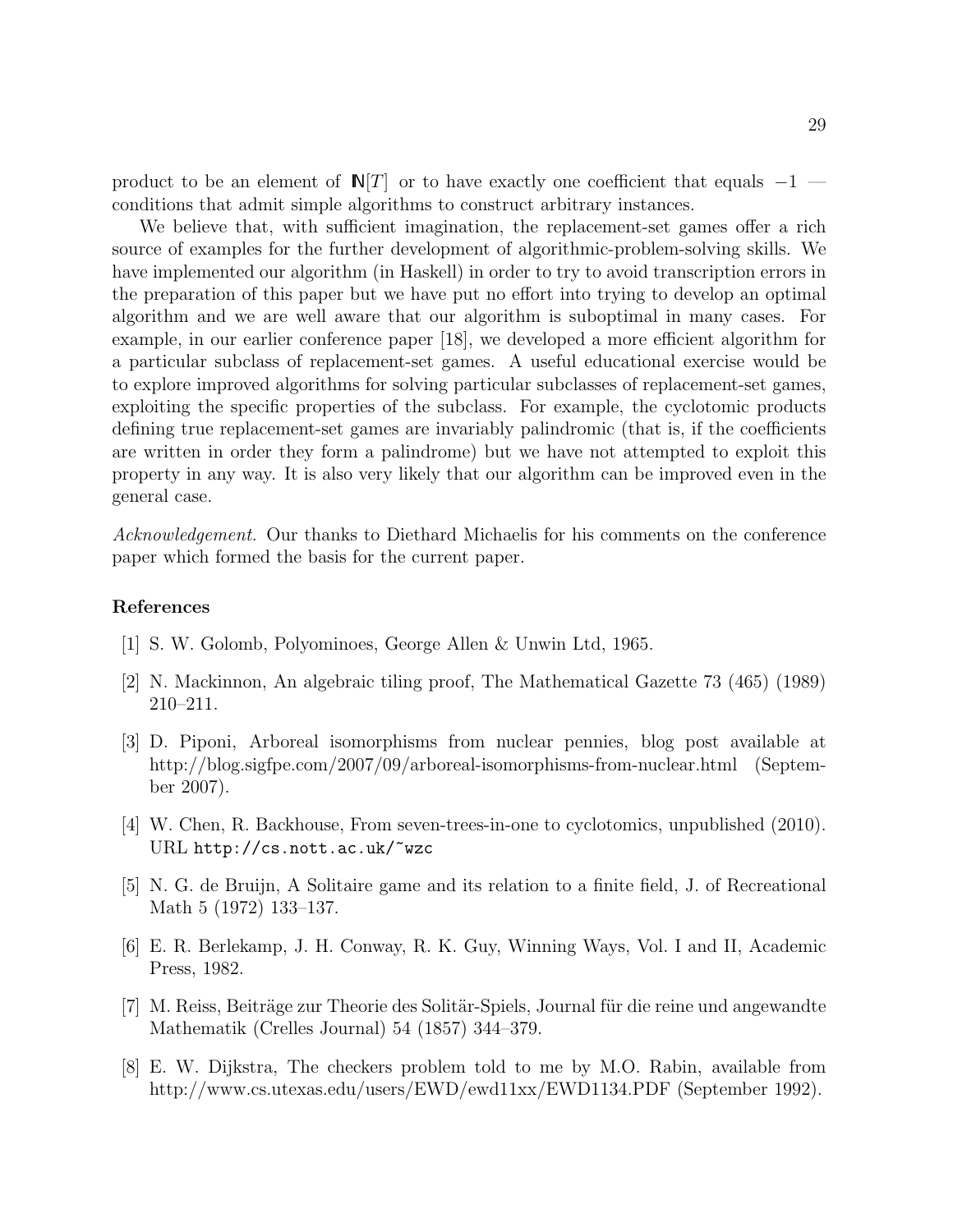- [9] R. L. Graham, D. E. Knuth, O. Patashnik, Concrete Mathematics : a Foundation for Computer Science, 2nd Edition, Addison-Wesley Publishing Company, 1994.
- [10] R. Backhouse, Program Construction. Calculating Implementations From Specifications, John Wiley & Sons, 2003.
- [11] D. Gries, F. B. Schneider, A Logical Approach to Discrete Math, Springer-Verlag, 1993.
- [12] D. Piponi, Using thermonuclear pennies to embed complex numbers as types, blog post available at http://blog.sigfpe.com/2007/10/using-thermonuclear-penniesto-embed.html (October 2007).
- [13] A. Blass, Seven trees in one, Journal of Pure and Applied Algebra 103 (1) (1995) 1–21.
- [14] M. Fiore, Isomorphisms of generic recursive polynomial types, in: Proceedings of the 31st Annual ACM SIGPLAN-SIGACT Symposium on the Principles of Programming Languages, ACM Press, New York, NY, USA, 2004, pp. 77–88.
- [15] F. W. Lawvere, Some thoughts on the future of category theory, Lecture Notes in Mathematics 1488 (1991) 1–13.
- [16] F. W. Lawvere, Left and right adjoint operations on spaces and data types, Theoretical Computer Science 316 (1-3) (2004) 105 – 111, recent Developments in Domain Theory: A collection of papers in honour of Dana S. Scott.
- [17] I. Isaacs, Algebra: a graduate course, Graduate studies in mathematics, American Mathematical Society, 1994.
- [18] R. Backhouse, W. Chen, J. Ferreira, The algorithmics of solitaire-like games, in: C. Bolduc, J. Desharnais, B. Ktari (Eds.), Proceedings of 10th International Conference on Mathematics of Program Construction, Vol. 6120 of LNCS, Springer, 2010, pp. 1–18.

## Appendix.

#### 6. Tiling Problems: Algebraic Formulation

The algebraic formulation of figs. 3(a) and 3(b).

A tiled area of a two-dimensional figure can be represented by a polynomial in  $Bool[X,Y]$ . For example,  $1+X+Y+XY$  represents a  $2\times 2$  tile. If P is a polynomial in  $Bool[X,Y]$ , the polynomial  $X^i \times Y^j \times P$  represents the displacement of all tiles represented by P by i places along the X axis and j places along the Y axis. For example,  $X^3 \times X^5 \times (1 + X + Y + XY)$ represents a board on which the 2×2 tile has been placed with its bottom-left corner at coordinates (3, 5) .